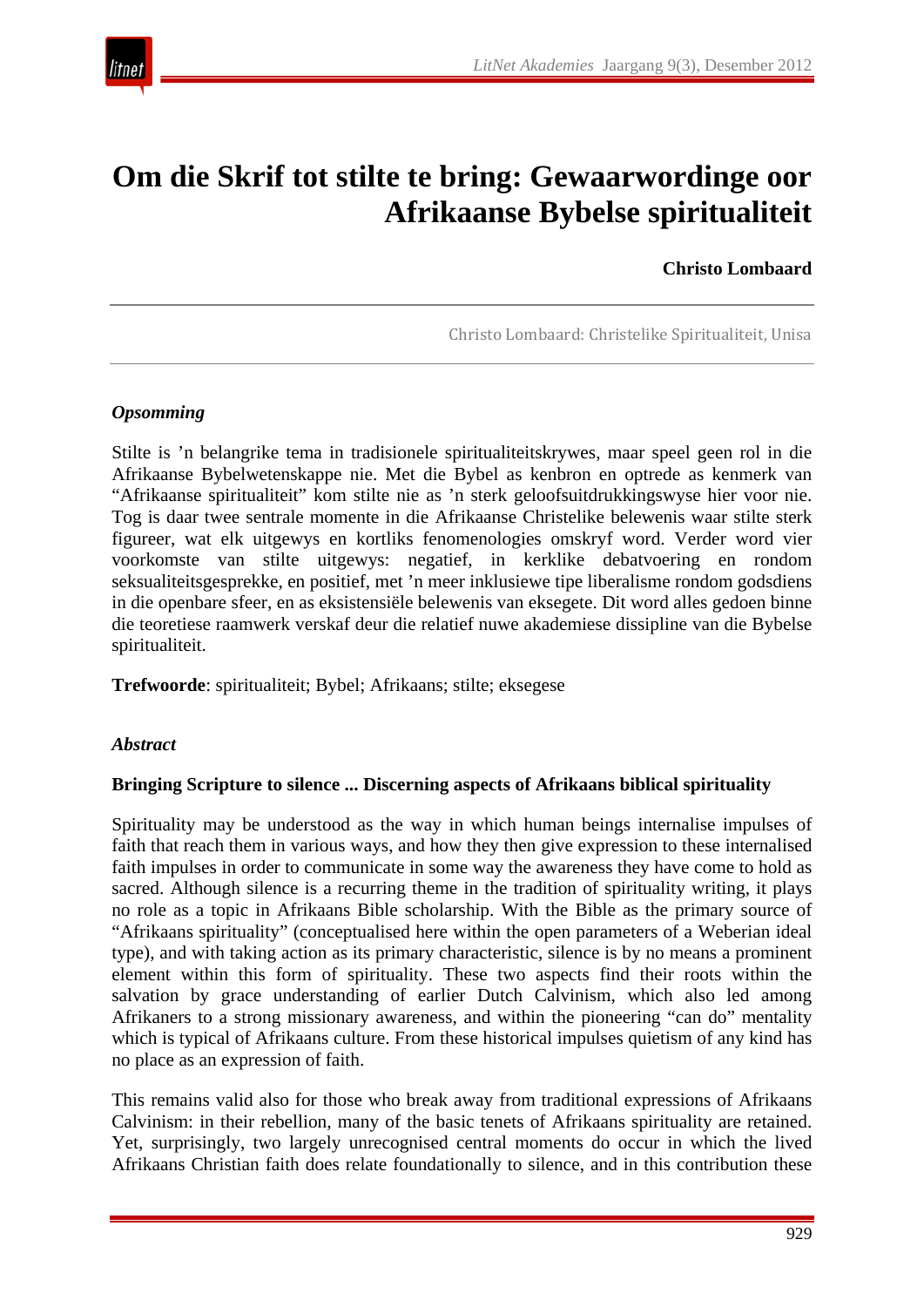are indicated and briefly described phenomenologically. Hiding, as it were in plain sight, these two moments occur in: (1) in the most popular Afrikaans hymn, "Silent night", which touches deeply the existential roots of Afrikaans believers' experience of their own individual and group piety, even for those who have lost any personal inclination towards faith in some melancholy way; and (2) a substantial part of religious devotions among Afrikaans Christians, a form of regular personal Bible study that has, apart from informational intentions, primarily personally transformational expectations, with these devotional exercises commonly referred to as "silent time". In these two key moments of Afrikaans Christian spirituality the topic of silence thus comes to the fore, giving expression to a locally underlying yet broadly more recognised, current within the broad field of Christian spirituality on silence before God and/or with God as an important aspect of the expression of faith.

However, four further occurrences of silence are indicated: negatively, (1) in ecclesiastical debate when often a call to a temporary moratorium on discussions is really intended to smother a controversial issue to silence; (2) related to sexuality discussions within church circles, where silence rules on issues related foundationally to human joy; and (3) with respect to a traditionally exclusive form of liberalism on religion within the public sphere in Western and Western-style democracies, which officially and artificially impose barriers of silence, yet which may now be replaced by a more inclusive form of liberalism, namely one in which matters of faith are regarded as a normal aspect of human life over which the state has no more powers than over any other aspects of human existence, simply by virtue of it being religious, thus rendering individuals with greater freedom in society; and positively (4) – as a first contribution on this matter – with silence as an existential experience among exegetes as they take seriously the dynamics of trying to understand that which seems impenetrable, and then in different ways succeed and fail.

These different aspects related to silence, both positively and negatively, within Afrikaans Christian spirituality are bound together within the theoretical framework provided by the relatively new academic discipline of Biblical spirituality. This discipline seeks to bring together Holy Scripture and holiness experiences by (1) analysing, historically and exegetically, the faith impulses that led to the Bible texts' being created and were then taken up in these ancient texts, and (2) analysing, more contemporarily contextually and phenomenologically, how later, including latter-day, readers of these texts respond to them in various constructions of faith and non-faith. Thus theological and social-scientific methodologies are combined in this discipline in a hermeneutical and interpretative exercise that requires much sensitivity and humility.

This contribution was presented by the author on 1 March 2012 as only the third inaugural lecture within the new academic discipline of Biblical spirituality within South African universities, the first such lectures having been on nothingness, by C.E.T. Kourie (now retired), also at the University of South Africa, and on peace, by P.G.R. de Villiers at the University of the Free State, where he holds an extraordinary professorship in Biblical spirituality.

**Keywords**: spirituality; Bible; Afrikaans; silence; exegesis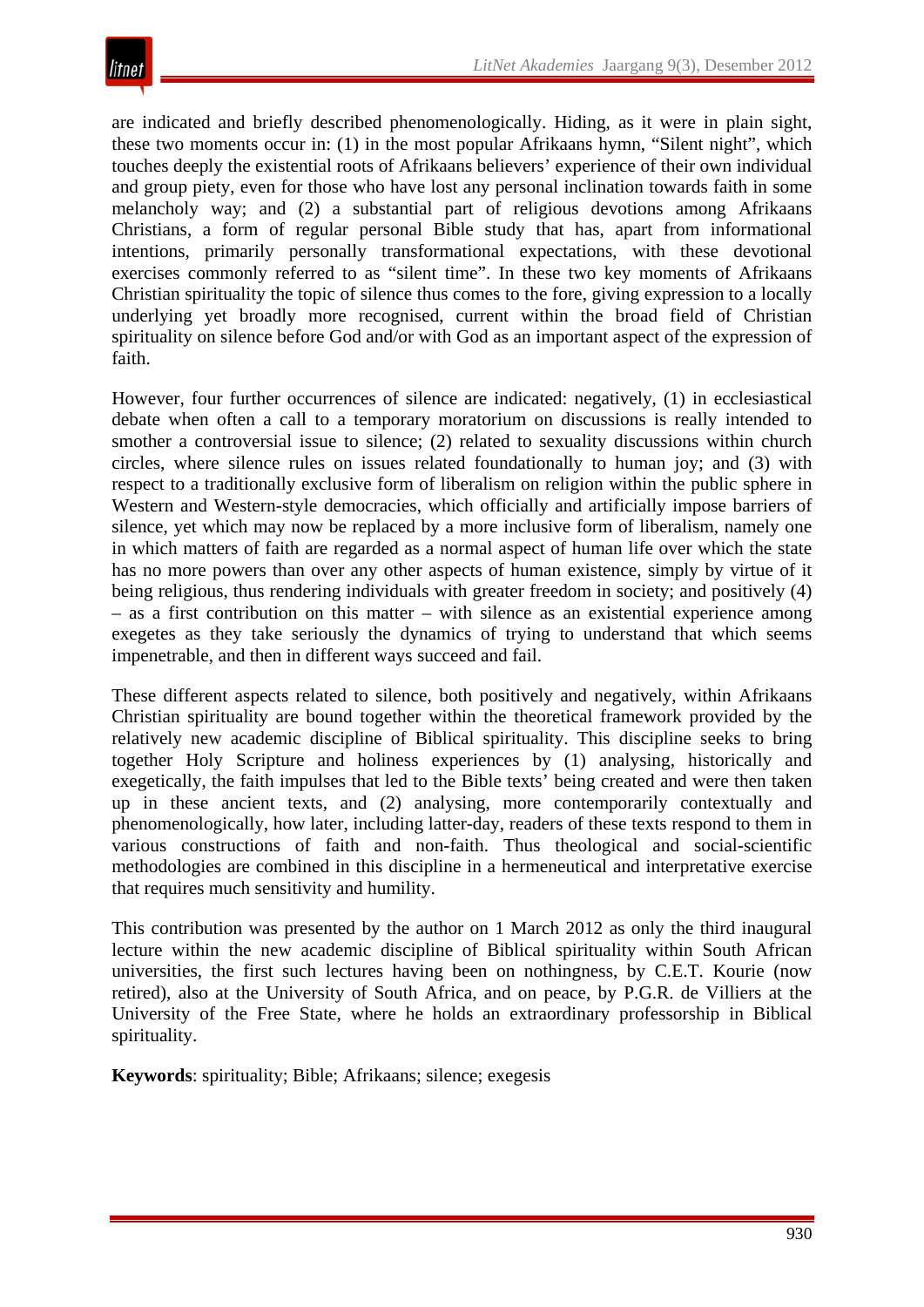# **1. Stilspeletjie**

Stilte ... 'n tema waaroor in die Afrikaanse Bybelwetenskappe geheel geswyg word. In die breëre veld van die Afrikaanse teologiese ensiklopedie word net effens meer gevind oor dié rare onderwerp (Krüger 2006; Krüger 2003; Meyer 1996), terwyl in die populêrwetenskaplike en populêre teologiese skryfgenres die tema al heel toeganklik is vir – om die liriek van Koos du Plessis (1980) net effens te verdraai – soekers wat wil vind (vgl. Muller 1996 en Nicol 2008, 2002, 1989). 'n Mens moet egter fyn onderskei, want soms word die woord *stilte* in 'n titel as klag-idioom gebruik, naamlik om 'n probleem aan te dui (bv. Du Toit 2011:19, Smit 2002, Landman 2002:9 n.a.v. Brink 2002, Van Huyssteen 1997).

'n Negatiewe opvatting van stilte as onderdeel van die spiritualiteit van Afrikaanssprekendes is eintlik te verwagte. Spiritualiteit kan naamlik verstaan word as hoe mense aan hulle geloofsgoed kom, en wat hulle dan daarmee maak; hoe mense hulle verhouding met die Allerhoogste, of die allerhoogste waardes, in hulle allerdiepste beleef en weer uitleef; hoe mense hulle mees basiese godsdienstige of filosofiese gewaarwordinge internaliseer en daaraan uitdrukking gee. (Vir besinnings rondom die definiëring van die konsep *spiritualiteit*, kyk o.a. Kourie 2009:151–4 en Waaijman 2008:57–65.) By Afrikaanse Christene (Weberiaans idieel-tipies gekonseptualiseer), soos by elke ander onderdeel van die ekumenies-ene Christendom, word die geloof op sekere maniere beleef, en daarom kom dit op spesifieke maniere, eerder as op andere, tot uitdrukking (vgl. Van Rensburg 2011:246–7, 297–9; Lombaard 2008a:291–3; Steyn 2008:661–6; Jonker 1989:288–99). Weens hele reekse historiese (Olivier 2006:1469–87; Giliomee 2004:125–6, 32–5) en wetenskapsfilosofiese (Deist 1994, Le Roux 1993) faktore het die Afrikaanse spiritualiteit, in soverre as wat daar van so iets gepraat kan word (dus steeds idieel-tipies, hier en hier onder), rondom 'n paar kernpunte gekristalliseer. Twee daarvan speel in die argumentvoering verder 'n sentrale rol: die Bybel as kenbron, en optrede as kenmerk.

## *1.1 Die Bybel as kenbron in "Afrikaanse spiritualiteit"*

Waar in ander Christelike hoofstrome die kerklike tradisie (bv. in die Rooms-Katolieke Kerk), die rede (bv. in die Anglikaanse Kerk), die liturgie (bv. in die Oosters-Ortodokse Kerk), of die belewenis (bv. in Afrika-geïnisieerde kerke) groot klem kry, bely die Afrikaanse gelowigheid tipies Calvinisties 'n Bybelgesentreerdheid. Dit kom op allerlei maniere na vore: dat en hoedat die Bybel gebruik word in sosiale, politieke, etiese en ander debatte, die kerklike en sosiale nadruk op Bybelstudie vir voortgaande persoonlike en groepsgeloofsvorming, die verstaan van die prediking as Bybeluitleg en -toepassing, en ondersteunend aan faktore soos dié, die voortdurende besinning oor Skrifgesag. Natuurlik lê al die ander impulse vir die tipe Christenwees onder Afrikaanses nie net dormant daar nie: tradisie, rede, liturgie en belewenis speel onontkenbaar, naas nog ander impulse ook, elk 'n sterk vormende rol. Wat egter erken word, en dus herkenbaar 'n identiteitsmerker van die Afrikaanse tipe gelowigheid is, is hierdie Bybelgesentreerdheid.

# *1.2 Optrede as kenmerk van "Afrikaanse spiritualiteit"*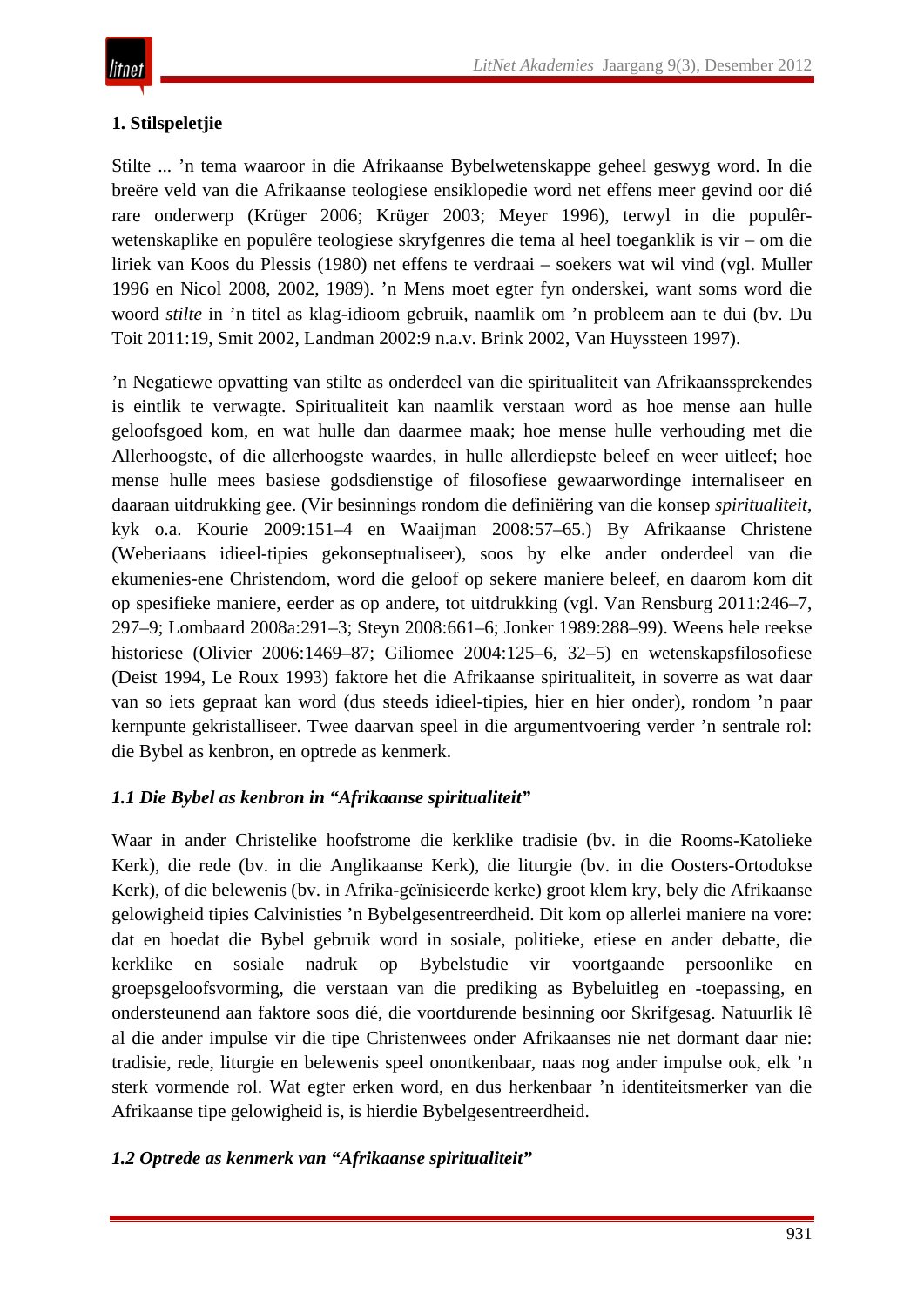Die tweede kenmerk wat hier uitgelig word, is dat *Christenskap* by Afrikaanssprekendes 'n werkwoord is, by wyse van spreke. Geloof word gedóén. Geloofsgemeenskappe – kerke, jeugbewegings, studiegroepe – voel hulleself gelukkig, en welgeluksalig, waar daar gewerskaf word. Nie in die eerste plek waar gedink, bepeins, oorweeg, in afwagting aan geloof uitdrukking gee word nie, maar waar opgetree word – inderdaad: *Kroes, kras en kordaat*, in die woorde van De Klerk (2000) – dáár lê die hart van Afrikaanse geloofsbelewenis. In die Afrikaanse spiritualiteit is geloof geen wónder-werk nie; ten beste wonder mense net oor watter werk nou volgende gedoen moet word. Daarom dat die sendingen evangelisasiebewussyn, maatskaplike betrokkenheid, gemeentebou, persoonlike "geestelike groei", omgee-groepies, uitreik-aksies, ekumene as gesamentlike optredes, en as studieveld veral die praktiese teologie, uiters gewild is. Glo ís doen.

Om binne só 'n konteks 'n naweek lange, of selfs 'n drie maande lange, woordlose, optredelose stil *retrait* voor te stel, ontlok onmiddellik 'n proes-lag. By die deursnee Afrikaanse gelowige is 'n stilwees voor God amper 'n sondigheid. Vir die Here word gewérk. Voor die Here kan nie net gewéés word nie. God is "Ek is wat Ek is" (Eks. 3:14); ék is daardie God se werker: aanbidder, sendeling, gemeentebetrokkene, en dies meer. (Vir breër perspektiewe op glo en doen, vgl. Kretzschmar 2000:37–54.)

Hieraan lê histories-kulturele gronde. Die impulse wat Max Weber naamlik geïdentifiseer het as dat dit aan die hart van die vroeëre Wes-Europese, tans veel wyer strekkende kapitalistiese ekonomiese sisteem lê (vgl. Otto 2005), wat onder andere behels 'n werk-etos wat noue verband het met die Calvinistiese saligheidskonsep, is plaaslik verder gevoer en gevoed deur 'n pioniersbestaan waar optrede oorlewing verseker. Daarin werk geloof sterk ondersteunend mee. Hierdie intens-beleefde afhanklikheid van God het ook 'n doel: dat die "koninkryk van God" uitgebrei sal word. Hierdie ineenstrengeling van geloof-en-werk, oorleef-en-uitbou, kry nagenoeg elke Afrikaanse Christen met kerklike en kultuurlike moedersmelk in. Glo is "gawe en opgawe" (Heyns 1992:327).

## *1.3 … so gemaak …*

Hierdie tekening van twee aspekte van die Afrikaanse geloofsidentiteit, oftewel spiritualiteit, het nie ten doel om dit as goed of sleg te dui nie. Dit is bloot beskrywend, om ons 'n ent onderweg te neem op die pad van karakterisering: so word ons; so is ons; so maak ons.

Natuurlik is daar groot verskille binne die Afrikaanse Christelikheid. Tog kan kenmerke soos die beklemtoning van die Bybel en die dáádwerklikheid van geloof omtrent orals binne dié spektrum nagetrek word. Selfs waar – argumentsonthalwe – van die drie susterkerke se maniere van doen weggebreek word, kom hierdie kenmerke steeds, maar ánders voor. As 'n Nuwe Hervorming vorm aanneem, moet baie oor die Bybel gedink word (vgl. Muller, Wolmarans, Spangenberg, Craffert en Botha 2002), en moet veel aan dié beweging gewerk word (bv. Spangenberg 2003); waar 'n meer innerlike belewenis gesoek word in sogenaamde "spiritualiteitskerke" (vgl. bv. Pienaar 2011), kan dit skaars anders dat ook aan die hand van Bybelgedeeltes besin word en dat 'n weg tot groter diepgang in die geloofsbelewenis van die betrokkenes sodoende nagestreef word (bv. Sentrum vir Spiritualiteit, Christelike Meditasie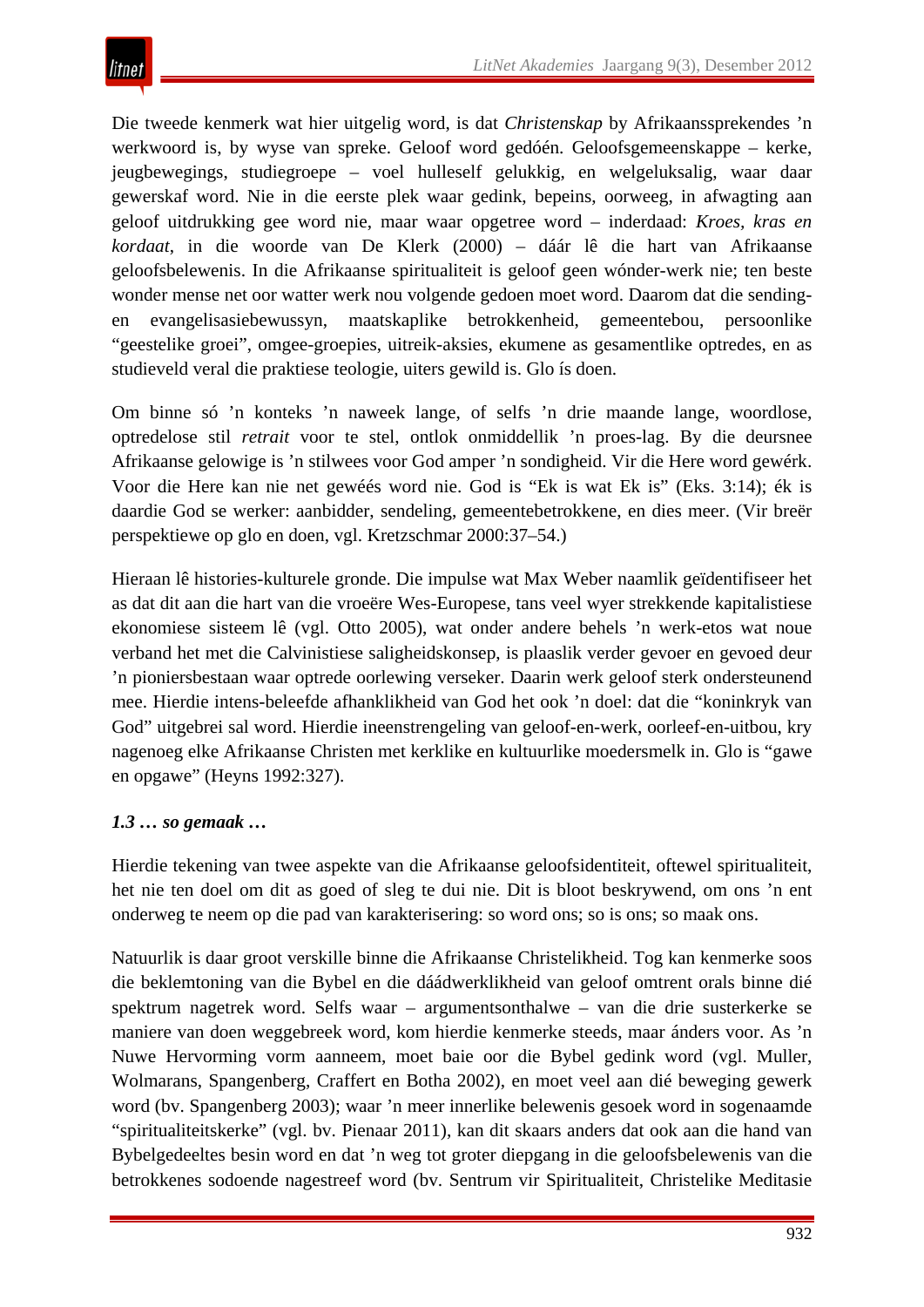en Gebed 2011); veel gewilder as daar na belewing verlang word, is egter dat daardie ervaring charismaties gevind word, deur emosionele interne impak en ekstern-waarneembare ekspressiwiteit, en dié dan altyd met groot nadruk op die heiligheid van die Bybel as Woord waardeur die Heilige Gees dinamies werk.

Altyd blý die Skrif, maar net 'n klein minderheid bly stíl.

#### **2. 'n Teoretiese raamwerk**

Die teoretiese raamwerk waarbinne hierdie besinning geskied, en wat op die agtergrond as samebindende oriëntering vir die hoofpunte van hierdie bydrae dien, is dié van die standaardmodel binne die relatief nuwe akademiese dissipline van die Bybelse spiritualiteit. Hierdie dissipline kombineer naamlik die eksegetiese inslag van die Bybelwetenskappe met die meer gevoelsmatige aanslag van die spiritualiteitswetenskap. Hoewel dit metodologies 'n moeilike kombinasie is (Lombaard 2011c:211–25), lewer dit die waardevolle bydrae dat die enersyds onlosmaaklike verbintenis van Christelike spiritualiteite met die Bybel verreken word, terwyl andersyds die eksistensiële en belewenismatige afstandservaring wat met 'n te kliniese eksegese kan saamhang, oorbrug word (Waaijman 2011:1-20). Heiligheidservaring en Heilige Skrif word dus doelbewus byeengebring binne die Bybelse spiritualiteit as navorsingsveld.

Ten einde hierdie tweekantigheid van die Bybelse spiritualiteit as studieterrein duidelik te konseptualiseer, is vanuit verskillende oorde (o.a. Welzen 2011:37-60; Lombaard 2008b:139–53; Schneiders 2000:1–22) tot grootliks dieselfde model gekom. Bybelse spiritualiteit bestudeer naamlik aan die een kant die antieke Bybeltekste, om na te trek hoedat geloofsimpulse as deel van die historiese teksproduksieprosesse in die tekste neerslag gevind het en daarbinne teenwoordig is. Aan die ander kant beskryf en beoordeel die Bybelse spiritualiteit ook hoedat latere, tot met die hedendaagse periode, vanuit geloofsperspektiewe met hierdie tekste omgegaan word. Antieke teksgeskiedenis en moderne godsdiensfenomenologie kan dus gesamentlik, in hulle kritiese interaksie op mekaar, binne dieselfde dissipline bestudeer word (Lombaard 2012 bied tans die mees omvattende versameling van studies wat hierdie tweekantigheid van die dissipline van Bybelse spiritualiteit binne een volume byeenbring.)

Nie net hoedat geloof histories binne die Bybeltekste tot verwoording gekom het nie, maar ook die verwoording van geloofsbelewenisse tans oor, en in interaksie met, die Bybel, in dele daarvan of as geheel, word dus binne die Bybelse spiritualiteit ontleed. Nuwe insigte word sodoende aan die tradisionele drie gehore (die "three publics" soos geïdentifiseer deur Tracy 1981:3-46) van die teologiese dissiplines, naamlik die breëre samelewing, die kerk (of in meer eietydse taal: geloofsgemeenskappe) en akademiese genote, gelewer.

In die konteks van hierdie bydrae bied dié teoretiese werksmodel die ruimte waarbinne sake wat nie ooglopend saamhang nie, sistematies met mekaar in verband gebring kan word.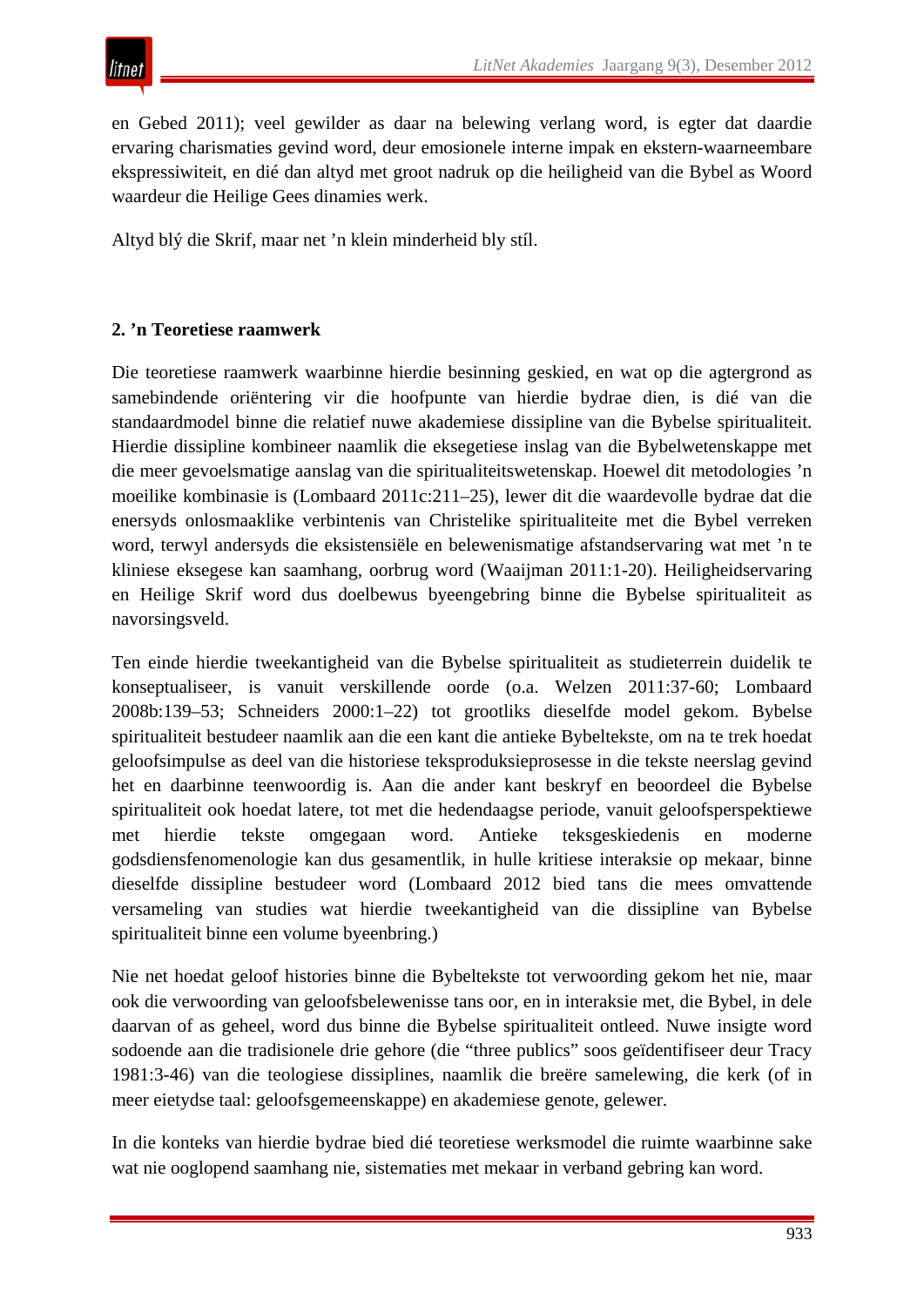Hier bo is reeds die Bybel en optrede as respektiewelik kenbron en kenmerk, oftewel die glo en die doen, van 'n Afrikaanse Christelikheid met mekaar in verband gestel, oriënterend tot dit wat volg. Hoe dié twee aspekte na vore kom op persoonlike en op samelewingsvlakke, word daarom vervolgens aangedui, telkens rondom die sentrale vraagstelling van hierdie beredenering, naamlik of stilte, wat so belangrik in ander Christelike uitdrukkingsvorme is, ook binne Afrikaans-Christelike geloofsbelewenis hoegenaamd 'n rol speel.

Ter aanvang word twee verrassende voorkomste van stilte as sentrale geloofsmomente binne die Afrikaans-Christelike spiritualiteit uitgewys. Dít, op oorwegend persoonlike vlak. Na verdere besinning daaruit voortvloeiend oor, eers, stilte as geloofsgegewe en dan, die Bybel en hoe dit in verband staan met hierdie geloofsgegewe, word oorgegaan na breëre vlakke. Drie voorbeelde van hoe dinamiese spiritualiteit, spesifiek Bybelse spiritualiteit, op ongesonde maniere tot stilte gebring sou word, word kortliks aangedui. Dit geskied op drie onderskeie, maar verbandhoudende sosialegroeperingsvlakke: kerklike, kerklik-samelewingsen samelewingsvlak. Daarna word na 'n kleiner kring, naamlik die akademiese kring, teruggekeer, om ten slotte ook 'n positiewe aanduiding van stilte te bied. Hier word naamlik, teen die agtergrond van die geheel-voorafgaande argumentasie, 'n bydrae gemaak deurdat die interaksie van Bybel en geloof, Skrif en spiritualiteit binne die geledere van Bybelwetenskaplikes ontleed word. Dit bied naamlik 'n onverwags vrugbare sfeer van ontleding, waarbinne die aanvangsanalise van glo en doen / Bybel en aksie gekaats kan word, maar nou binne dié sterk intellektuele groep, waarbinne 'n stiltebelewenismoment van 'n heel toegespitste aard op verrassende manier na vore tree.

Vervolgens, die twee voorkomste van stilte as sleutelgeloofsmomente binne die Afrikaans-Christelike spiritualiteit, op oorwegend persoonlike vlak.

#### **3. Stille waters …**

Ten spyte van 'n aktiewe tipe spiritualiteit hier bo aangedui, is die Afrikaans-Christelike godsdienstigheid nie sonder oog vir die stilte as 'n waardevolle geloofsuitdrukkingswyse nie. Dit is bloot die geval dat hierdie spiritualiteitsaspek gaan wegkruip het waar almal dit kan sien ("hiding in plain sight"). Deur dus vir 'n oomblik die metodologie van die sg. Implisiete Godsdiens (Implicit Religion – vgl. o.a. Bailey 1997) aan te wend, word dit duidelik hoedat twee van die sleutelmomente van Afrikaanse spiritualiteit juis direk met stilte te make het:

• Moontlik dié kerklied, maar vir seker dié Kerslied, is niks anders nie as "*Stille* nag, heilige nag". Met die blote hoor van hierdie titel eggo daar herkenbaar, onwillekeurig deur die meeste Afrikaanse mense 'n gevoel van eenvoud-in-volmaaktheid: iets van onskuld; iets van redding; iets van heimwee en hoop; iets van saamwees en meeleef met ander wat dit ook aanvoel. Selfs al het 'n mens alle geloof verloor, is daar min wat onaangeraak kan bly deur die emotiewe geladenheid van hierdie lied wat jou herinner aan 'n stille nag waar daar dalk tog maar iets hemels, iets helends sou kon gebeur het. Vir diegene wat hulle viervoet binne 'n Christelike raamwerk bevind, is die gewaarwording anders: meer bevestigend, moontlik; hervullend. Aan dié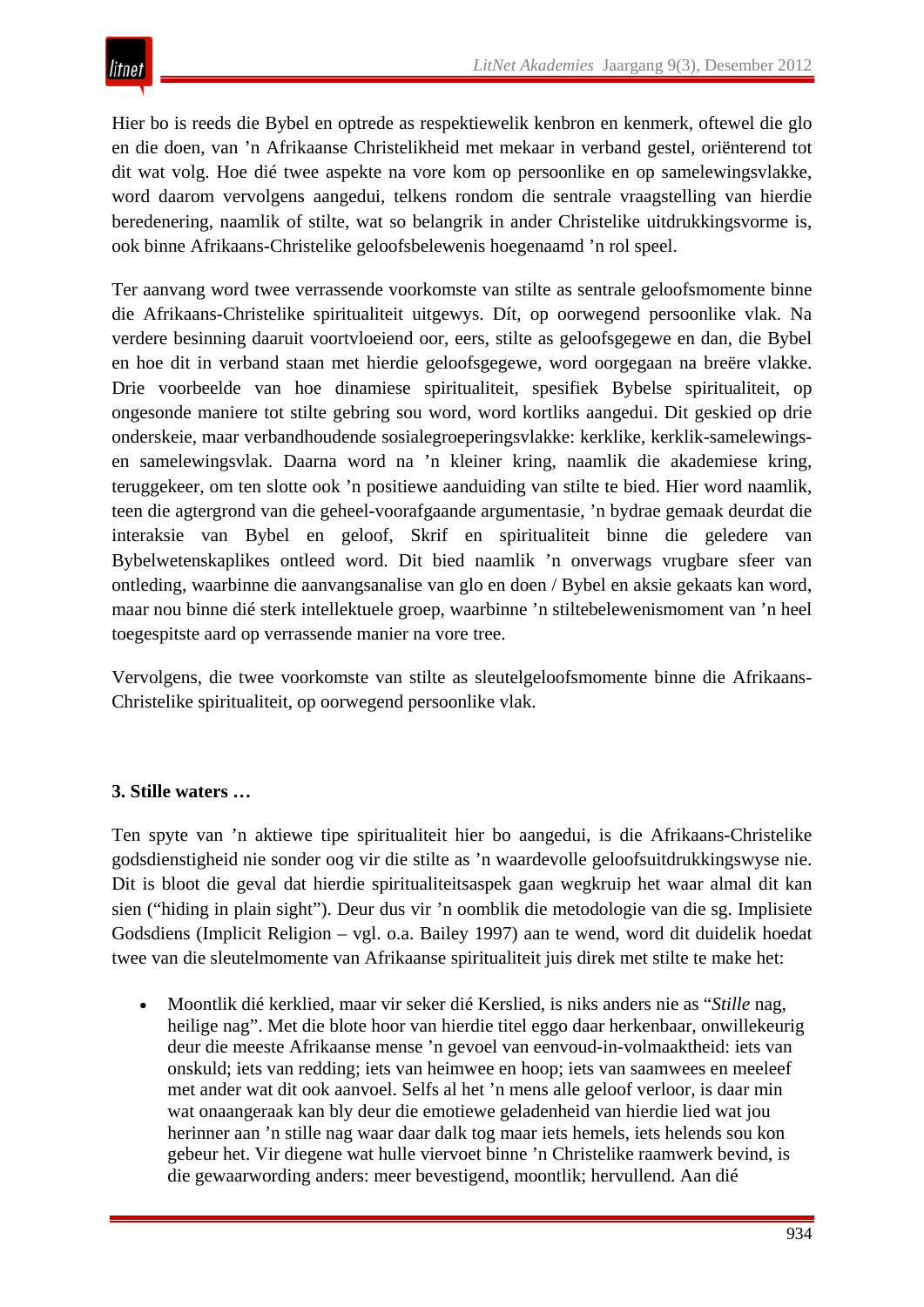sleutellied ontkom min egter: as die vier openingsnote die tweede keer herhaal is, wil iets in 'n mens maar met die volgende woorde instem, met die wysie meegaan, met die stemming één voel. Dié stilte roep: vir sommige is dit net *her*roep; vir ander, 'n ewige óp-roep. Hierdie stilte het 'n stem.

• Dit is juis daardie tipe "óp-roep"-piëteit (en vir heelwat mense: daardie tipe piëtisme) wat aangevul word deur die tweede van hierdie sleutelmomente binne Afrikaanse spiritualiteit, naamlik *stilte*tyd. Dit is hier waar die bedoeling is om, deur Bybelstudie, intieme persoonlike omgang met God te hê. Hierdie instemming kom onverwags ná aan dit wat in die mistiek beleef word: dat iemand in sulke nabyheid met God verkeer dat 'n heilige boodskap bykans ongemedieerd en intens persoonlik beleef word (vgl. Meyer 1996:45–62), wat 'n voortdurende proses van verandering, verdieping, heiligmaking, transformasie in die individu ontlok (vgl. Waaijman 2002:455–83). Hierdie sleutelmoment is dus 'n gelade stilte:<sup>2</sup> "rus en stilte" is dit wel, soos die spreekwoord die ontsnap aan die daaglikse gejaagde roetines verwoord, maar dan is dit 'n rus by God, of meer intens: 'n rus ín God, waardeur die individu deur Skrif en gebed meer word soos wat God wil ('n geheel subjektiewe ervaring, aan die een kant, onmeetbaar intens ervarensmatig; aan die ander kant terselfdertyd weer 'n geheel godsdienstig-kultureel en sielkundig ingebedde ervaring – vgl. Waaijman 2006:54– 62).

Al staan stilwees as deel van die religieuse ervaring (vgl. Pretorius 2008:147–65) van Afrikaanssprekendes dus nie ooglopend op die voorgrond nie, is dit tog, onopvallend, maar – het ons hier bo gesien – verrassend deurslaggewend daar. In Afrikaanse spiritualiteit het stilte diepe waters, al gaan dit tuis daar waar almal dit kan sien op so 'n manier dat niemand dit juis oplet nie. Dalk is dit gepas dat stilte nie van die dakke af uitgebasuin word nie. Stilte wat onopsigtelik die mens se welwese voed, val in dieselfde kategorie as nederigheid, opregtheid, beleefdheid en ander deugde: dit is uitdrukkingswyses van 'n geloofsidentiteit, 'n spiritualiteit, 'n Godsbelewenis en -uitlewenis wat sigself nie verhoog nie. Stilte ís maar, want stilte is daar. Dit is hiér; tog is stilte weg. Dit is iets; tog is stilte niks (Kourie 2008:70– 1).

Dié vastigheid-niksheid van geloof (Krüger 2006:22–3), van waters waar daar niks is, skemer 'n eksistensiële, ervarensmatige deurslagblad van *Deus absconditus*: die God wat sig nie laat raakvat, raaksien, raaksê nie, maar wat ook nie wegraak nie (Therrien 1976). Houdbare formulerings bly ontglip ons, in beide gevalle. Die *via negativa* bly darem 'n alternatief, dalk: dat ons probeer sê wat God, en wat stilte, nié is nie – die onder-erkende, en in Afrikaans omtrent geheel-onerkende, teendeel van die modern-Westerse kerkstrome wat altyd maar weer dit wil stel dát God is; hóé God is; hoedat God is, maak, en wil. Tog is daar 'n ander weg, dié een wat die dissipline van die Christelike spiritualiteit opnuut opsoek – die apofatiese teologie, wat die dominant-Westerse selfvertroue van die *via positiva* verloor het (vgl. Kourie 2008:62–4). Hierdie is 'n oriëntasie wat leef, ook intellektueel, vanuit geloofsgewaarwordinge nie net óór God nie, maar vóór God (*coram Deo*; oor die selfimpliserende aard van die spiritualiteitsdissipline, kyk bv. Lane 2006:53–69)*.* Hierdie is geloofsgewaarwordinge wat swaarkry met proposisies, maar gemaklik leef met beelde, selfs visioene, met gedigte en sange, met handelinge (dit wat gedoen word, én dít wat gelaat word), dus 'n geloofsoriëntasie wat in taal en on-taal (Kourie 2008:70–1) probeer aanvaar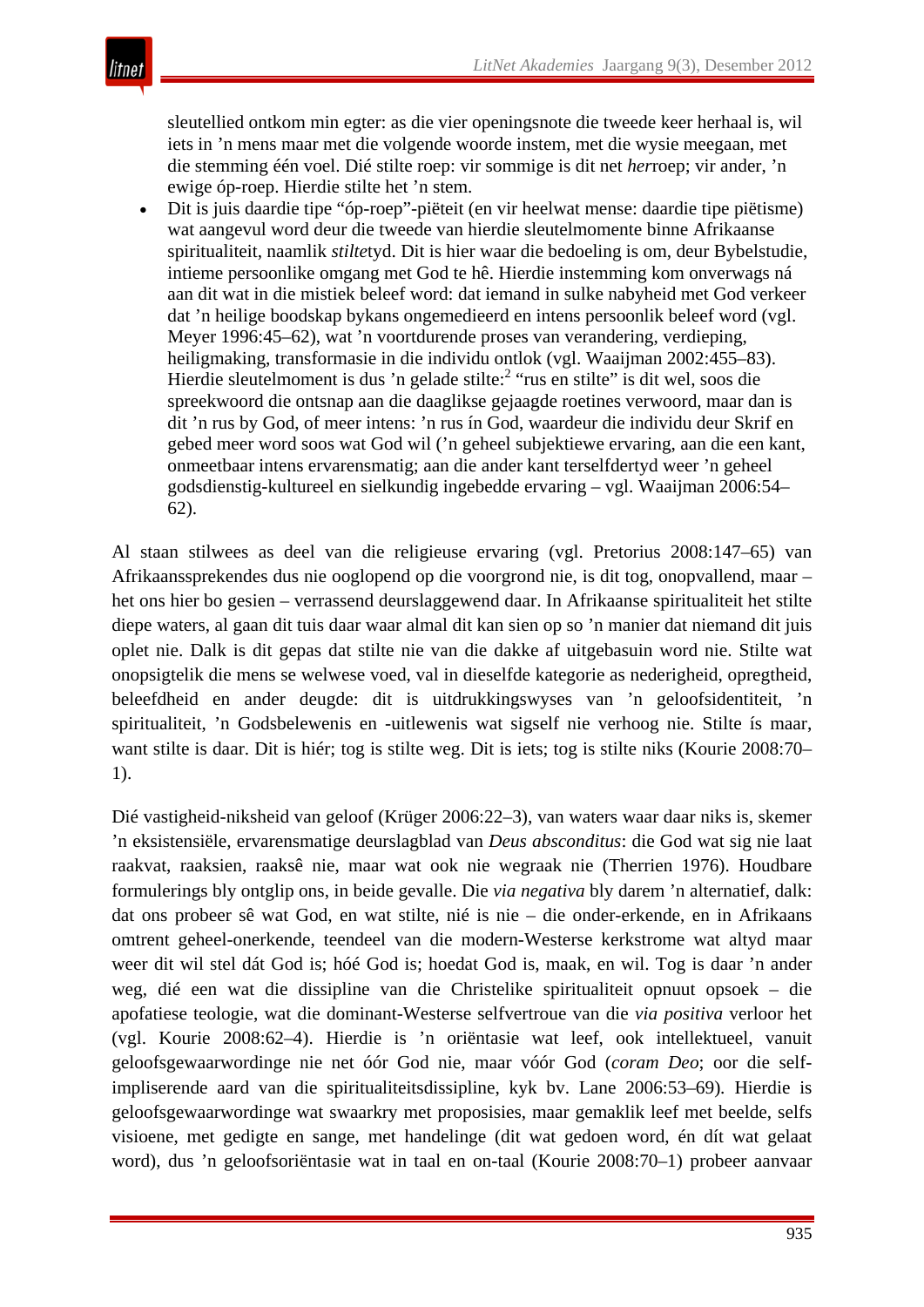wat die mens van die Grootheid (in Waaijman 2004 se taal: *Wezer*, dus, min of meer, die Synde) ervaar.

Hier word verbygegaan aan die "bestaan God / bestaan God nie"-debatte; die "wie-of-wat was wanneer reg-of-weg"-besluite; die "ab/-normaal of polities-on/korrekte" vetes – nie omdat enige van hierdie sake onbelangrik of passé of te ortodoks sou wees nie; gewoon net omdat dié dissipline met ander oë ander gebeure rááksien – naamlik: wat ervaar word, wat beleef word, watter aanvoeling gewaar word, daar waar niks meer klinies-akkuraat deur die mensdom kwytgeraak kan word nie, $3 \text{ want God.}$  is. te. anders. $4 \text{ hours}$ 

Vandaar dat in Suid-Afrika die eerste intreerede in hierdie dissipline kon wees oor niks ("nothingness" – vgl. Kourie 2008:59–75); die tweede oor vrede (gepubliseer as die artikelreeks De Villiers 2008a:20–58, 2008b:110–34, 2009:1–26). As die jongeling in hierdie vakgebied, wreek die onmag om die Almag te verwoord hom op my. Die taal is 'n gehakkel; die woorde struikel oor mekaar; hulle stotter tot stomheid, en bly dan stil.

Om oor die Godsbelewenis, die sinsbelewenis, te praat, sê 'n mens dan maar, uiteindelik, dít:

#### **4. Woord wat stom is …**

My openingsgedagte was dat geen woord oor stilte gerep word in die Afrikaanse Bybelwetenskappe nie. Dit maak geheel sin. Soos internasionaal oor die afgelope omtrent drie eeue van formele Bybelwetenskap, en soos gedurende die afgelope twee millennia van Skrifinterpretasie in die Christendom, en voor dit reeds, soos tydens die wordingsproses van die Bybelse geskrifte oor 'n driekwartmillennium deur die intense redigeringsprosesse en die oor-en-weer teologiese teenskrywerye heen, so was die doel van die Afrikaanse akademiese omgang met hierdie tekste nog altyd om dié geskrifte op 'n manier *tot spreke* te bring.

Die Woord van God ...

of, as die lading van dié frase vir sommige te swaar geword het, soos wat die ouer inspirasieteorieë gefaal het: die woorde oor God;<sup>5</sup>

óf, as die lading van só 'n heiligheidsverwysing vir sommige te swaar geword het weens óf piëteit óf ateïsme (of dalk 'n ander deeltekenwoord iewers tussen dié twee): die woorde oor 'n "godderigheid" (à la die literatore Brink 2005:20 en Poll 1967:58);

óf, as erns gemaak word met die ervarensmatige van die oorgrote meerderheid Christene, en ook van steeds die meerderheid eksegete – al is dit ánders vir laasgenoemde, naamlik versigtig, krities, histories, hipoteties, metafories, deur 'n tweede naïwiteit (Ricoeur 1967:350–2), of 'n derde (Byassee 2007:272) heen – dan maar weer: die Woord van God ...

moet stem gegee word. So is die Afrikaanse teologiese aanvoeling, implisiet (en hierin is die Afrikaanse eksegese tipies van Afrika-eksegese). Wanneer die teks se inhoud op 'n manier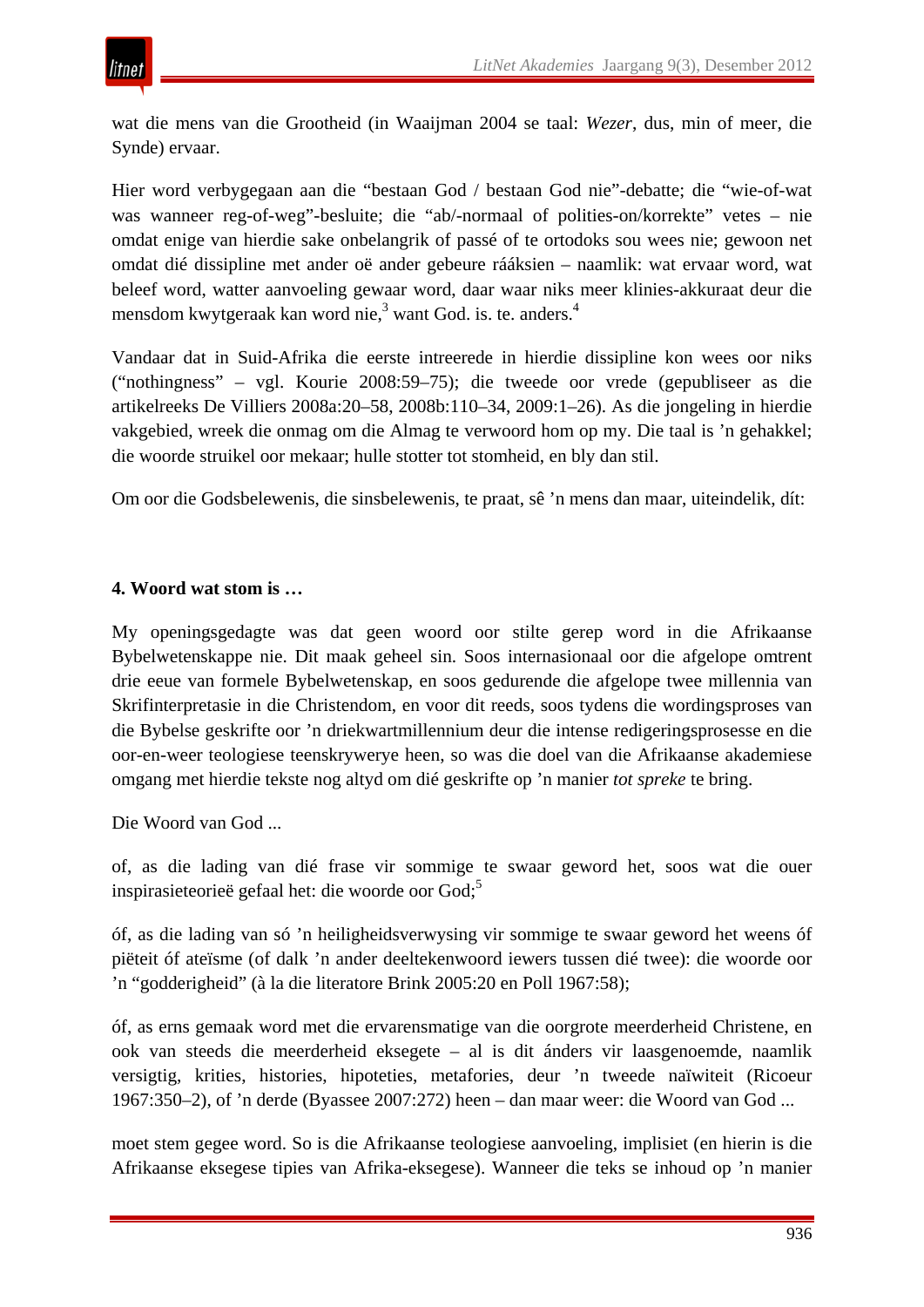geopen word (hoe kondisioneel ook al, soos die filosofiese hermeneutiek aandui – vgl. Thiselton 1992), is daar 'n boodskap te beleef. Dit is soos die Grieks-legendariese Pandora se kissie, behalwe dat hier nie duiwels ontsnap nie, maar verskillende soorte singewing. Iets van 'n verwagte of 'n ervare of 'n oordraagbare Godspraak lê onderliggend aan baie eksegete se studie (Lombaard 2012/2011), al durf dit in akademiese kringe skaars gesê word deur enigeen behalwe die mees evangelikale kollegas, en selfs dan gewoonlik buite formele seminaaropsette om.

Uniek aan evangelikale eksegete is so 'n onderliggende oriëntering egter nie; 'n mens vind dit ook, hoewel anders geskakeerd, by eksegete wat hulle met die mees kritiese teorieë van hulle vakgebiede vereenselwig het (bv. oor wat ons van 'n historiese Moses vas weet, naamlik niks; of oor wat ons van die historiese Jesus kan raakvat, naamlik min), en met die nihilisme wat die Westerse filosofiese en kultuurstrominge ons die afgelope eeue bied (en ook Prediker, aldus Scheffler 1993; vir 'n onlangse diepgang-draai, kyk Goosen 2007; oorsigtelik, vgl. Lombaard 2011a), maar wat gedraai het duskant, of anderkant, die ongelowigheid, agelowigheid en antigelowigheid.<sup>6</sup> Steeds is daar 'n implisiete verwagting om iets, ook iets nuuts, én iets betekenisvols, by dié teks te "hoor".

Dit is vir die meeste eksegete hulle taak, met iets van 'n eksistensiële of roepingsdimensie, dat hulle deur die moderne inligtingsladings sal beur, om deur die interkulturele mistighede van die eeue te tuur, om aan die tekstuele en historiese binnegoed van die antieke dokumente te gaan voel, en dan te beskryf wat daar gebeur. Dít is eksegese as tekstuele fenomenologie (of, in die taal van Welby 1983 [1903]:51–2: diagnose). Om te kán oorvertel wat die teks eietyds gesê het, verg 'n vlymskerp leesvernuf, geslyp deur spesialisvaardighede: taalkennis, 'n belesenheid in die vakwetenskaplike literatuur, ingeligte hermeneutiese sensitiwiteit, metodologiese bedrewenheid, en dies meer.<sup>7</sup> Van diegene wat dit op hulle neem om daardie waargenome antieke kommunikasieproses op 'n manier modern te verwoord, ten einde verantwoordbaar iets eksistensieels vir mense in ons tyd te beteken, word nog 'n verdere stel vaardighede vereis. Teksfenomenologie word tekstoepassing (al kan dié twee aspekte nie juis geskei word nie – Le Roux 1997:410–6, 419). Dus, om die Bybel vir ons aan die verstand te bring, en 'n verdere pad: om ons dit dan nog op die hart te druk, verg baie meer werk as om die Skrif stom te hou.8 Om die Woord lewend te verwoord is 'n opgaaf wat nagenoeg alle Afrikaanse eksegete aan hulleself stel as ideaalpunt aan die begin van hulle loopbane. Al verander dié ideaal vir, eweneens, nagenoeg alle Afrikaanse eksegete oor tyd heen, en in heel uiteenlopende rigtings, is daar minstens hierdie een implisiete konsensuspunt: dat insegese (oftewel inlegkunde eerder as uitlegkunde: die doelbewuste of onbewuste/onkundige gebruik van die Bybel om soos 'n toutjiespop op die knie die eie gedagtes en voordele te buikspreek) onaanvaarbaar is. Dít verstom net.

Daar is egter ook ander maniere waarop, in die praktyk, die Skrif tot stilte gebring word. In wat volg, word vier voorbeelde genoem van sulke stilmaakprosesse. As laaste hiervan word 'n besondere moontlikheid genoem, 'n ervaring wat heelwat Bybel-interpreteerders al beleef het, waarin die intellektuele energie en persoonlike belewenis (vgl. Nicol 1989:73) van sin saamkom tot 'n stilpunt ("still point" – Harpur 2005), 'n byna-mistieke ervaring, wat nog nie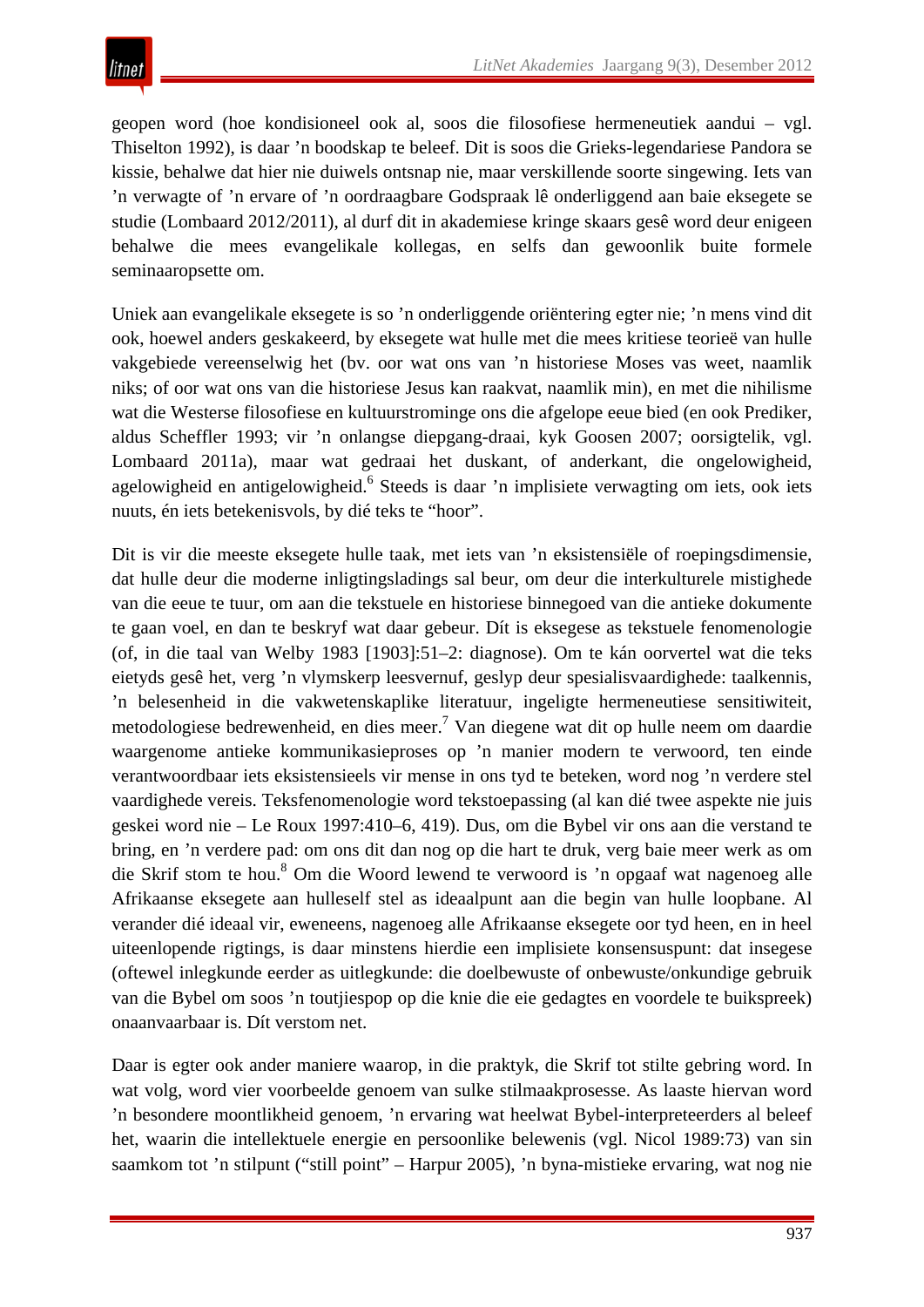op dié manier verwoord is nie. Ek noem hierdie vier moontlikhede (1) onrus, (2) on-lus (oftewel: vrylus en veglus), (3) on/liberalismes en (4) aan die grense van die wetenskap.

# *4.1 Onrus*

Anders as die refleksreaksie oor konflik en strydgesprek in die kerk, naamlik dat dit negatief is en die lewe van die geloofsgemeenskap bedreig, kan sulke spanninge ook beskou word as die lewensbloed van geloofsbestaan. Dikwels in die verlede was die stryd van gelowiges teenoor eksterne en interne debatsgenote, selfs imperiale vyande, die impetus vir die mees standhoudende groeikrag. Knelpunte word knalpunte. Dit was die geval met die ontstaan van sommige van die fundamentele Bybelse geskrifte (Otto 2002; Lombaard 2011e:49-65) en die formulering van kerklike belydenisskrifte, ook plaaslik.

Daar is egter 'n merkwaardige moment, amper 'n tradisie, 'n voorspelbare punt in die verloop van strydgesprekke in die Afrikaanse kerke, dat daar 'n brief in die amptelike kerkblad sal verskyn, of 'n kommissieverklaring, of 'n klagstaat, waarin (een) van die protagoniste, altyd vanuit konserwatiewe hoek, sal pleit dat daar vir 'n wyle 'n swye gehandhaaf word. 'n Tipe moratorium word gevra op die verloop van die gesprek. Dikwels word as redegewende frase prominent geplaas dat daar "onrus in die kerk" sou wees, wat gewoonlik implisiet gekoppel is aan die manier waarop Bybel-verstaan, óf op sigself óf in verhouding tot die betrokke debatskwessie, nogmaals in gedrang gekom het. Natuurlik het so 'n oproep tot tydelike stilte die onderliggende bedoeling om die debat vir goed te smoor, sodat die onhoudbare, oningeligte sienings oor die ontstaan, inhoud, aard en moderne spreekvermoë van die Bybel steeds behoue bly. Die "goeie oue" sal dus onbevraagtekend, onuitgedaagd bly. 'n Ideologie oor die Bybel word naamlik verkies as gemaklike, algemeen-kerklike idee; 'n oorvereenvoudigde kinderkrans-beeld moet skynbaar vir gelowiges bewaar word, omdat dit sou sekerheid gee, eerder as dat die werklikheid van die onsekerhede, die moontlikhede, die vreemdhede wat saamgaan met die Woord, openlik verwoord word (vgl. Ackerman 2009:25, 32–3).

Dit is so 'n neerdrukkende tipe stilte wat allerlei skadelike gevolge het, wat op verskillende maniere negatief tot uiting kom, byvoorbeeld wanneer 'n artikel in 'n gewilde tydskrif of 'n lesersbrief aan 'n koerant dit voorhou asof sou predikante vir hulle gemeentes lieg oor die historiese kwessies rondom die Bybel.

Om die Bybel so tot stilte te dwing dat die eie-aard van hierdie versameling antieke dokumente waaraan soveel geloofswaarde geheg word, nie na vore kan kom nie, is 'n stilte wat geen heil bring nie. Stilte beteken dan behoue onkunde, wat vrugbare grond bied vir voortgaande verdagmakery.

## *4.2 On-lus (oftewel: vrylus en veglus)*

'n Tweede "onheilige" stilte word gevind wanneer in 'n strydgesprek slegs dié gedeeltes van die Bybel wat by die eie kant van die saak pas, uitgelig en aangevoer word, terwyl ander dele gewoon geïgnoreer word. Die klassieke plaaslike voorbeeld van sulke trapsuutjies-lesings, nl.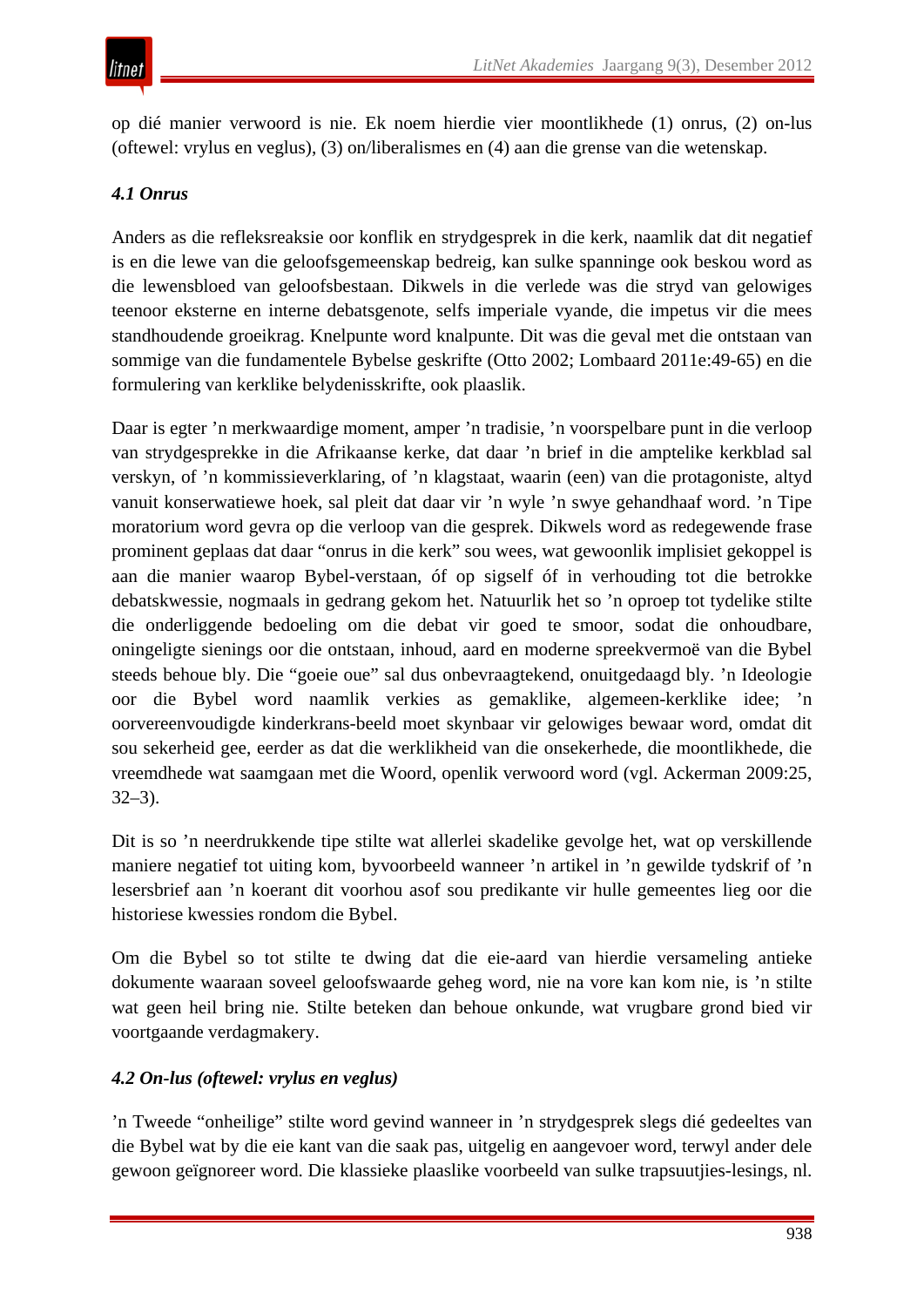die pro- and anti-apartheid-interpretasies van die Bybel wat hulle tekste ewe selektief gemyn en ewe eensydig gebruik het (vgl. Le Roux 1992; Lombaard 2004a:69–87), is goed bekend. 'n Meer aktuele voorbeeld is die talle kwessies rondom seksualiteit tans.

Kenmerkend van die kerklike gesprek, soos dié in die breëre samelewing, is dat seksualiteit primêr as probleem bespreek word; kenmerkend van hoe die Bybel in sulke gesprekke betrek word, is dat in 'n groot mate weer net enkele Bybeltekste gebruik word. Hierdie twee kenmerke hang saam, soos byvoorbeeld gevind word rondom die homoseksualiteitsdebat wat, hoewel dit nie in Afrikaans so erg woed soos in die wêreldwye Anglikaanse gemeenskap wat dreig om hieroor te skeur nie, tog steeds meer pyn as plesier veroorsaak. (Germond en De Gruchy 1997:193, 211 se metafoor van die "six-gun"<sup>9</sup> van Bybeltekste bly in dié verband betekenisvol.)

Dat daar iets pervers is daaraan dat in openbaar-kerklike gesprek seks tot meer pyn as plesier lei, moet ons nie ontgaan nie; eweneens, dat aan net 'n paar (meestal Pauliniese) tekste sterk voorrang verleen word terwyl 'n hele boek, Hooglied, grootliks onbenut bly lê – 'n boek waarin seks geen kwessie is nie, maar naakte vreugde.

Dit te midde daarvan dat die Afrikaanse seksuele moraliteit, wat berug is om die konserwatisme daarvan, stilweg verander (het?). Tekenend hiervan is die klein Afrikaanse letterkundige subgenre van die seksuele *exposé* wat oor die afgelope jare ontstaan het (Kleinboer 2003, 2012; Annelise 2007, 2008, 2011; Syn 2009<sup>10</sup>), en teologie-boeke oor die onderwerp wat – hyglike tyding! – met woordspel-wellus geskryf is (bv. Vos en Human 2007). Hoe kan die breëre kerk Hooglied dan nie hoër ag nie?

Dat daar probleme in die samelewing en/of die kerk na vore kom, moenie ontken word nie; dat die Bybel in die argumentvoering rondom sulke sake gebruik sal word, is in so 'n sterk godsdienstige land soos Suid-Afrika nie verbasend nie. Hoedat die Bybel gebruik word, onthul egter meer van die betrokkenes as wat hulle waarskynlik sou wou blootgelê hê. Om dié seksuele boek van die Bybel uit seksualiteitsdebatte te weer – dalk omdat dit so eroties is, en mense hulle maar skamerig hou in die openbaar, maar waarskynlik nog meer omdat daar in Hooglied nie "lekker skietgoed" is om debatsopponente mee lam te lê nie – wys verrassend duidelik hoe min ons nog verstaan van, juis, die liefde.

#### *4.3 On/liberalismes*

Die saak van godsdiens in die openbare sfeer is vir die Westerse/verwesterste wêreld fundamenteel in liberale rigting gestuur deur die twee invloedrykste grondwette van die laat– 18de eeu, naamlik dié van Frankryk en die Verenigde State van Amerika. Die tipe liberalisme wat daarin voorgestaan word, is nie die vloekwoordagtige, verdagmakende gebruik van die term wat gewild geword het binne Afrikaanse (en wyer) geloofstrydgesprekke nie (vgl. Lombaard 2004b:21; 2007), maar hou by die klassieke inhoud van die term: dat kerk en staat geskei word, sodat daarmee die staat die mag ontneem word om aan die burgery 'n spesifieke godsdienstige oriëntering op te dring. Godsdiensvryheid binne so 'n liberale staatsopset behels dus enersyds die reg van individue om sonder owerheidsinmenging hulle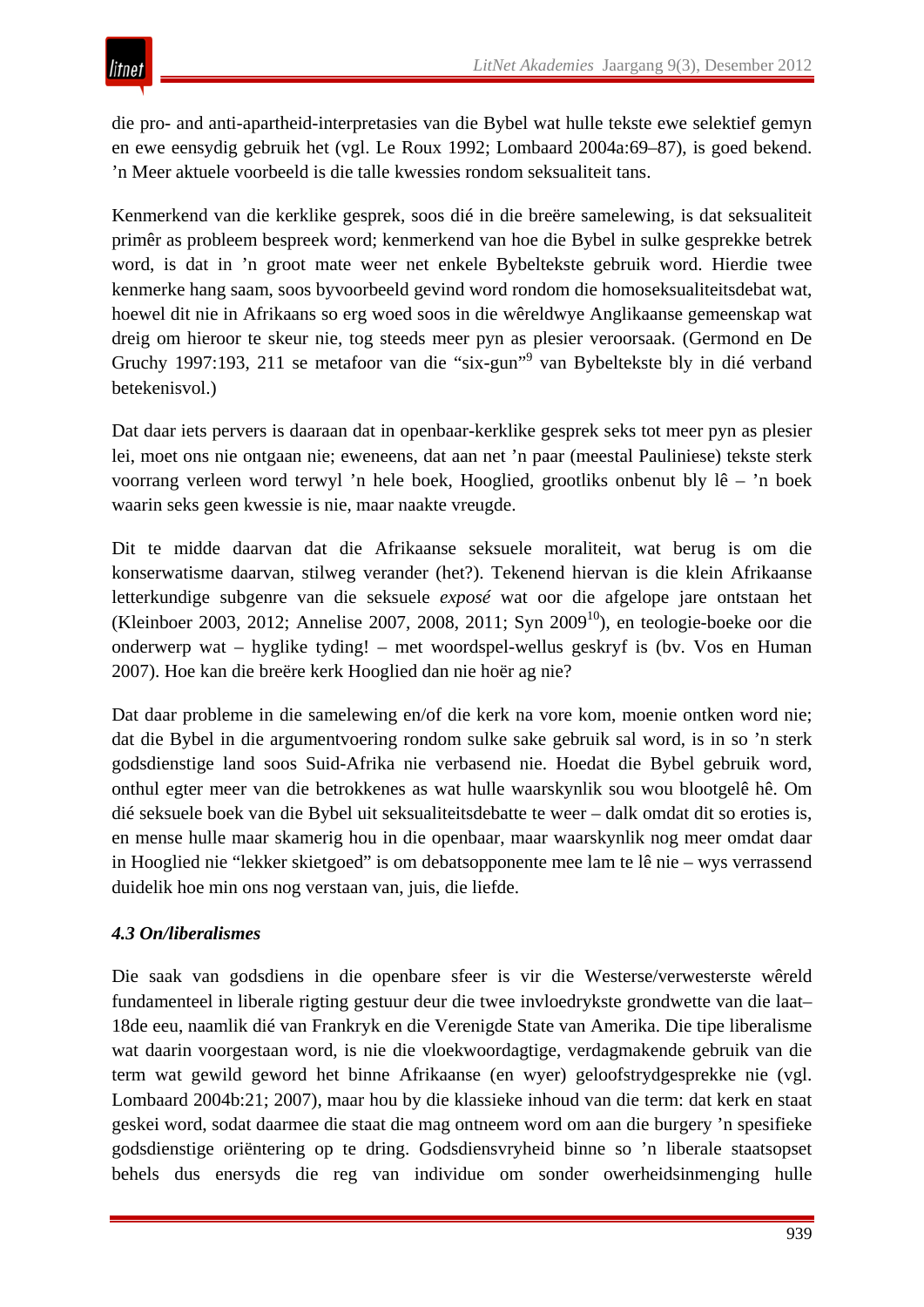godsdiensvoorkeure na te streef (binne sekere perke – vgl. bv. Pretorius 2011:219–40), en andersyds plaas dit gelykwerkend 'n beperking op die staat om godsdiensvoorkeure op individue af te dwing. (Vir die antiek-godsdienstige historiese wortels van hierdie menseregte, kyk Otto 2002; vgl. Lombaard 2011d:74–93.)

Histories het hierdie kerk-staat-skeidingsbeginsel uiting gevind in een vorm van liberalisme, naamlik die impuls dat godsdiens vanuit die publieke sfeer geweer moet word (vgl. Benson 2008:297–312). Selfs in liberaal-demokratiese lande waar die skeiding tussen godsdiens en die openbare lewe ander vorme aangeneem het as in die VSA en Frankryk, het die gedagte van 'n volstrekte skeiding sterk lewend gebly. Dit weerspieël die breëre kulturele voorbehoud teen godsdienstigheid, tipies van die tydsgees van die Franse en VSA-grondwette, wat deur invloedryke denkers soos Nietzsche, Marx, Freud, Weber, Durkheim en andere daartoe gelei het dat 'n openbare verwagting geskep is dat godsdiens nie net uit die publieke sfeer nie, maar mettertyd ook uit die private sfeer sou verdwyn, sodat godsdienstigheid geheel nie meer in die mondig-menslike bestaan sou figureer nie, en gewoon as 'n historiese interesse nog sou bestaan. Hierdie breë verwagting van godsdienslose samelewings het sigself egter bewys as 'n redelik elite-denkkultuur, met min weerspieëling daarvan in Westerse/verwesterste samelewings, sodat godsdienssosioloë die afgelope jare geheel daarvan afstand gedoen het (kyk bv. Berger 2008:1–3).

Die tipe liberalisme wat godsdiens, en dus teologie, en soms (plaaslik) selfs by name Bybelwetenskappe in die openbare sfeer en dus onder meer in die universiteitswese wou verstil (vgl. Lombaard 2001:17–24 en 2011b:49–65), word egter tans algaande vervang deur 'n ander tipe liberalisme. Volgens die ouer, eksklusiewe liberalisme het die staat naamlik tog wel 'n sekere standpunt oor godsdiens kon afdwing, naamlik dat geen godsdienstigheid in die openbaar mag figureer nie.11 In 'n meer inklusiewe liberalisme word die staat ook dié mag ontneem, sodat dit aan die burgery self oorgelaat word in watter mate en op welke wyse godsdienstighede in die samelewing sal figureer. 'n Oper samelewing word dus geskep waar godsdienstigheid meer divers en met groter vryheid beoefen kan word (Benson 2008:297– 312; dit sluit natuurlik steeds volledig die reg in om niegodsdienstig te leef).

Hierdie liberalisme-as-diversiteit ("verdraagsaamheid" bly 'n te negatiewe woord) val goed saam met die postmoderne tydvak waarin ons leef, naamlik as 'n meer gemoedelike, meer vrye, minder onderdrukkende kultuurfase, waarin godsdienstigheid 'n ewe normale deel van menswees is as elke ander deel van menswees.

Waar onder die ouer, eksklusiewe liberalisme godsdiens dus gemarginaliseer is deurdat dit so ver moontlik buite die openbare lewe geplaas is, met die ironiese gevolg dat dit in tipes enklaves fundamentalismes gevoed het, sal die nuwer, inklusiewe liberalisme groter vryheid laat. Dit is dan ook die doel van die *Suid-Afrikaanse Handves van Godsdiensregte en vryhede* (2009), wat, alhoewel dit in veral die plaaslike Engelstalige nuusmedia misverstaan is as 'n teruggryp na konserwatiewe oriëntasies (e.g. *The Daily Maverick*, 2012), eerder tot 'n normalisering van godsdiensverhoudings in die samelewing wil meewerk. Binne hierdie tipe liberalisme sal die ruimte vir godsdiensgesprek in die samelewing, en ook binne die universiteitswese, beide meer en meerfasettig wees. Hoe die verskillende stemme binne so 'n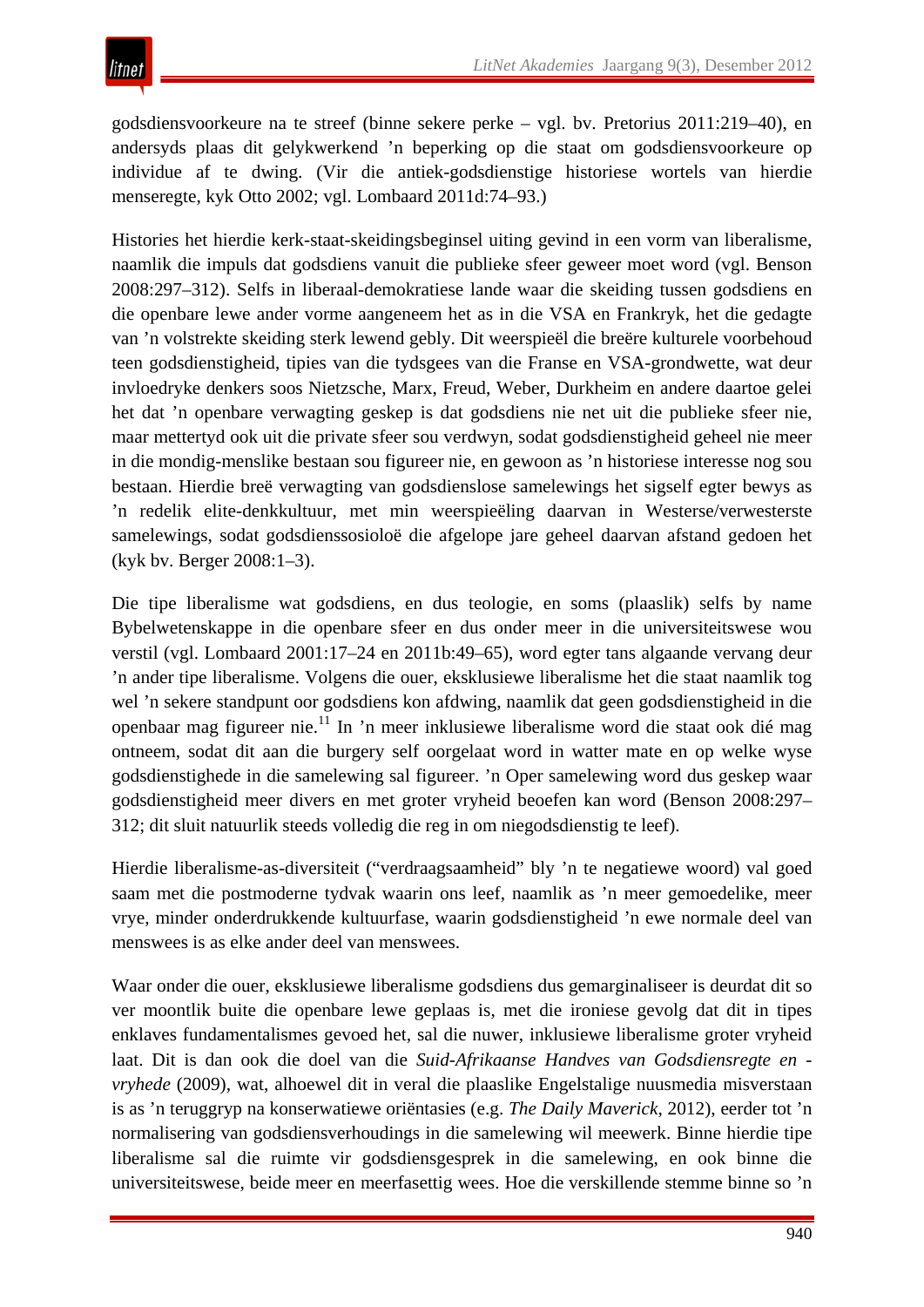liberalisme gaan meepraat, sal oor die volgende jare en dekades deur die vele betrokkenes medebepaal word.

#### *4.4 Aan die grense van die wetenskap*

Die wetenskap stel sigself ten doel om die wêreld – alle fasette daarvan: ook die buitewêreld, en ook die binnewêreld – waarbinne ons bestaan, te verstaan.<sup>12</sup> Teologie is daarvan een dimensie, reeds lank voor Anselmus van Kantelberg (1033–1109) se klassieke formulering die opgaaf van die teologie geformuleer het as *fides quarens intellectum* – geloof wat begrip wil vind. Laasgenoemde sluit geloofstwyfel ook in (Van der Merwe 2009), wat presies parallel loop aan wetenskaplike twyfel as motiveringskriterium vir alle intellektuele ondersoek. Hierdie twee bene vind in die Bybelwetenskappe neerslag in beide die beter verstaan van die tekste, geskiedenis, interpretasieprosesse en verbandhoudende dimensies van Skrifverstaan (vir 'n onlangse samevatting van die metodiek, kyk Du Rand 2005a en 2005b), en die voortdurende onverstaan daarvan. In die spiritualiteitsdissipline word die ervarensmatige van hierdie sake op 'n eiesoortige manier opgeneem: dat die onsegbaarheid van geloofs- en bestaansgoed bewoord word, al kan die Onsegbare self nie gesê word nie.

Dat dit besonder moeilik is om die Bybelwetenskappe en die dissipline spiritualiteit metodologies te verenig, is nie verbasend nie (vgl. Lombaard 2011c:211–25): waar die eksegese byvoorbeeld oor eeue heen 'n diversiteit van fyn tegniese metodes ontwikkel het, kan geloofsgewaarwordinge slegs met breë kwashale nagetrek word (soos hier bo probeer is, onder punte 1 en 2); vandaar die sterk interdissiplinêre aard van die spiritualiteit as wetenskap.

Tog kan die raakvlak tussen hierdie twee dissiplines nie ontken word nie (vgl. bv. Rabe en Lombaard 2011:257; Lombaard 2006:912–25; Lombaard en Rabe 2005:424–26). Een aspek hiervan, onder vele, is die manier waarop eksegete van tyd tot tyd hulle wetenskaplike speurwerk beleef. $^{13}$ 

Navorsing het naamlik ten doel om die grense van die bestaande kennis te verbreed of – meer dramaties – te verskuif. Die spesialisasie wat kom met dekades se gerigte, kritiese, akademiese leesgeskiedenis in 'n vakgebied gee 'n vakspesialis naamlik insig in die vrae en antwoorde vanuit die dissipline se verlede (ook vanuit dié van verwante vakgebiede). Daaruit, maar ook uit ander oorde, soos samelewingsvraagstukke, kom nuwe kwessies na vore waarop gereageer word. Nuwe vrae ontstaan; soms, nuwe metodologieë; soms selfs nuwe vakgebiede. Die beantwoording van sulke nuwe vrae, ook op nuwe maniere, is die essensie van navorsing.

Dit is ook soms 'n reuse-waagstuk. Om op die grense van bestaande kennis te beweeg, is 'n menslike rand-ervaring – byna soos geboorte of die dood. Dit begin, soos 'n menslike lewe, as 'n eensame ervaring: eindelose ure se alleen-wees, -lees, -dink, en -skryf word vereis; komitees maak nie sommer wetenskaplike deurbrake nie, en selfs met gesamentlike projekte hang die sukses van die geheel af van die begaafdheid en die toewyding van die individue. Tog is navorsing terselfdertyd ook 'n gemeenskapservaring: die duisend stemme uit boeke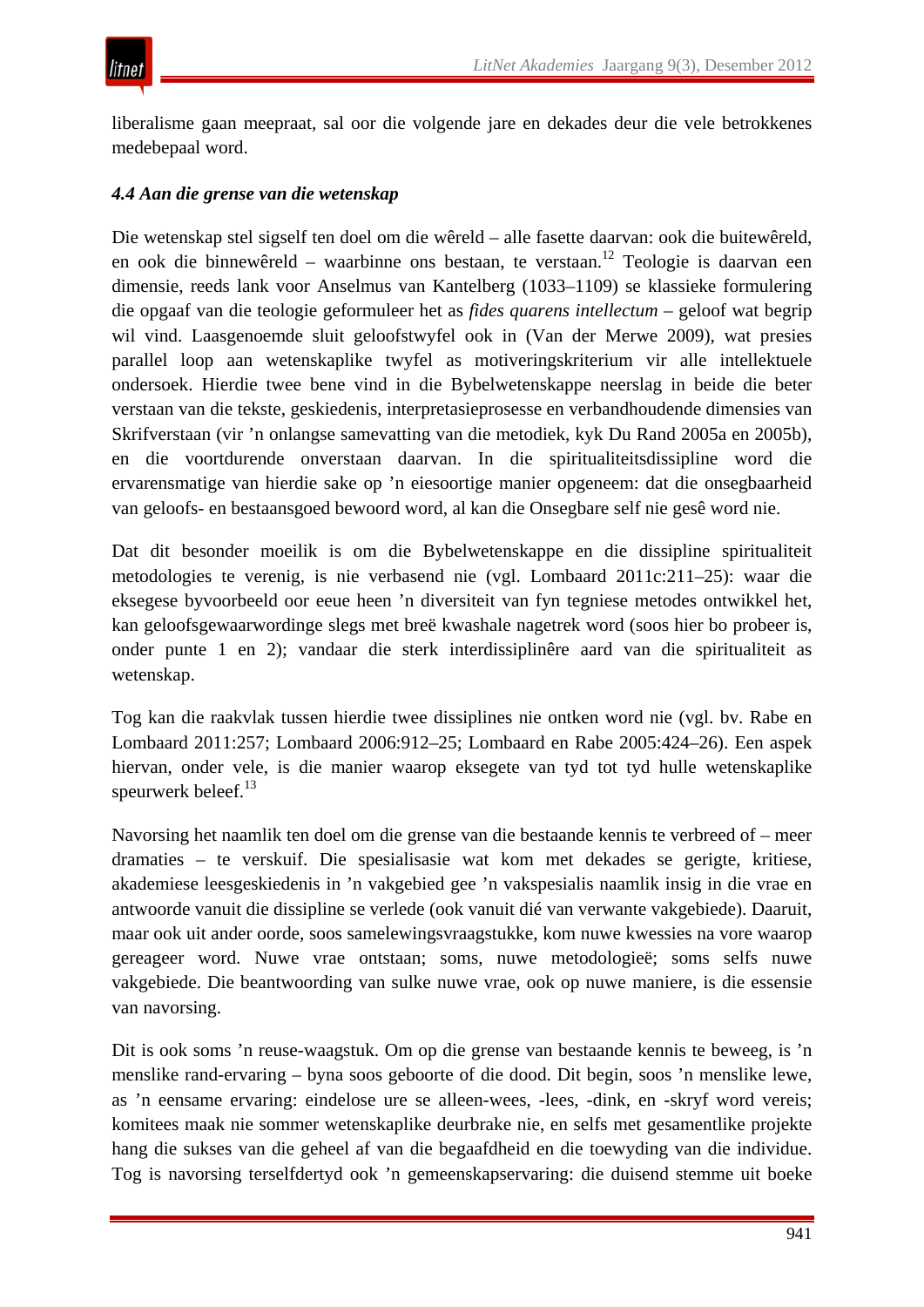om jou en in jou leesgeskiedenis wat die hele tyd saam-"praat"; die kollegas, gespreksgenote en ander mense, naby en ver, wat die vrae help vorm gee het, aan wie die voorstelle oor die vrae geformuleer word, en wat uiteindelik sal baat vind wanneer geslaagde insigte aangebied word.

Hierdie akademiese eensaamheid kan op 'n besondere manier aanklank vind by juis die Bybelwetenskappe, maar nie omdat daar spesifiek pakkende tekste oor eensaamheid of oor stilte in die Bybel is nie. Eerder lê dit by die aard van die studie-onderwerp, wat selde geen konfessionaliteit ontlok nie: vir sommige eksegete is dit konfessionaliteit in die algemene rigting van die ongeloof; vir sommige, konfessionaliteit in die algemene rigting van die geloof; met 'n hele paar skakerings rondom elk moontlik. Ewe intens is hierdie ervarings ook nie altyd nie.

Soms breek 'n insig egter deur – grondig intellektueel, of diep eksistensieel, of 'n kombinasie daarvan. Hoe intenser die insig-ervaring, hoe nader kom dit aan 'n mistieke belewenis, naamlik as 'n direkte Godservaring (Kourie 1998:8), of as 'n kreatiewe muse-moment, maar nietemin as 'n "verborge omgang" (Meyer 1996:232–3) wat die leser fundamenteel raak, na binne en/of na bowe (vgl. Nicol 1989:17; vgl. 20–3, 72–8).

Hoewel in die klassieke mistiek sulke Bybellesings veel vryer denkgange, eerder as 'n gerigte navorsingsingesteldheid, behels het (vgl. Krüger 2003:33–182), kan dit ook anders gesteld wees. 'n Goeie voorbeeld van hoe die Bybelse teks, wetenskaplik bestudeer, in 'n heen-enweer dialogiese proses met moderne lesers, kontekstueel verstaan, in verband gebring is, kan gevind word in die spiritualiteit-*retraits* waarvan Fika van Rensburg en Wil Vosloo die pioniers was in die 1990's. Niks is nog oor dié bydrae wat hulle hierdeur gelewer het, geskryf nie, alhoewel die neerslag van die tipe benadering duidelik te sien is in die bekende en kerklik invloedryke Bybelkommentaar waarvan hulle die redakteurs was (Vosloo en Van Rensburg 1993). Iets wat die denke oor die dialoog tussen teks en moderne leser, binne 'n effens ander konteks, bondig weergee, het wel onlangs verskyn: Van Rensburg 2011:246. Waar Bybelwetenskap en spiritualiteit byeenkom, kan die intellek steeds volledig aktief bly (De Villiers  $2006:115-8$ );<sup>14</sup> sodoende word juis die leser en die samelewing deur verdieping verander (Kourie 1998:9).

Natuurlik kan, fenomenologies gesproke, sulke ervarings by enige goeie letterkunde gevind word. Tog is dit weens 'n reeks redes juis by uitnemendheid by die Bybel dat Christene hierdie interaksie vind (Lombaard 2004a:82). Dit is naamlik by die Skrif waar gelowiges vind nie alleen dat hulle hierdie boek lees-en-interpreteer nie, maar ook dat hulle terselfdertyd self fundamenteel vanuit daardie Boek gelees-en-geïnterpreteer word (by Luther staan dit bekend as die *claritas scripturae*; by Calvyn as die *testimonium Spiritus Sancti internum* – Rossouw 1963:229–46; vgl. England 2011:66–7; Nicol 2008:178–9; Meyer 1996:152–3; Nicol 1989:25–7). So 'n interaksie is 'n geloofs- en eksistensiële ervaring wat 'n besliste mistieke oriëntering inhou (Muller 2008:94). Daar kom 'n ervaring van behorendheid wat dikwels met die terme *eenheid* of *eenwording* beskryf word, wat nie altyd ewe letterlik verstaan moet word nie.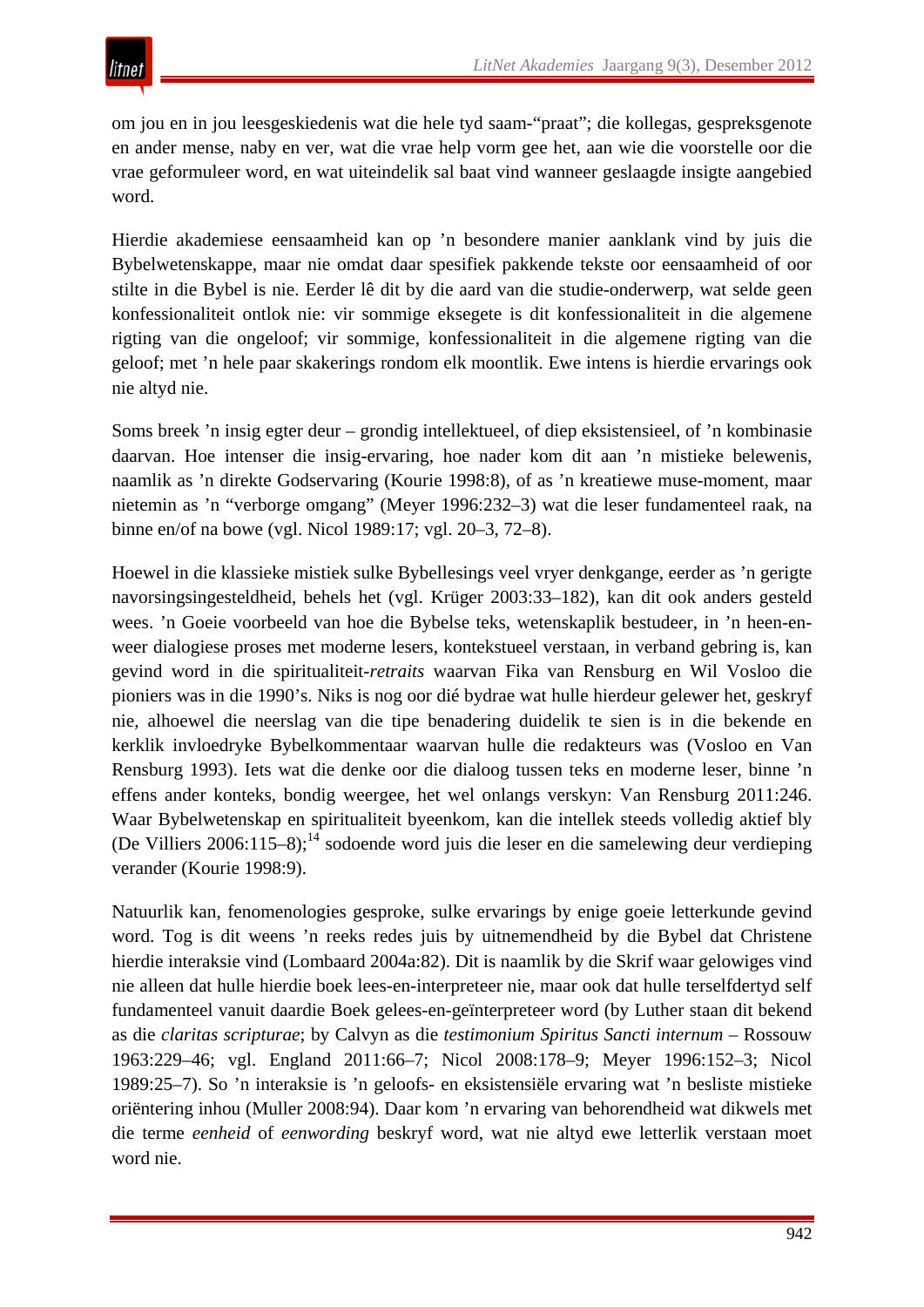

Hoe werklik so 'n ervaring ook al is, dit bly egter 'n menslike rand-belewenis, en dus 'n onmoontlike moontlikheid om vas te pen. Die probleem is naamlik dat taal 'n mens in die steek laat om sulke nabye ervaringe raak te verwoord. As taal nie eers die smaak van 'n proesel wyn kan opvang nie, of die elegante draai van 'n ballerina se arm kan herhaal nie, of die ligskakering van 'n skildery vir die oorvertel kan herskets nie, hoe dan nog iets heiligs wat ons sintuie oorweldig, ondermyn, omseil? Selfs al "is ons deelname aan die taal van die Woord, déélname aan die taal van die liefde" (Meyer 1996:155), dan bly ek verstóm, want ook "die taal van die liefde, dié kan ek net nie praat" (Baard 2009).

#### **Bibliografie**

Ackerman, D. 2009. Metaphor, mystery and paradox: orientations for Christian spirituality. In Conradie en Lombard (reds.) 2009.

Agnew, U., B. Flanagan en G. Heylin (reds.). 2008. *"With wisdom seeking God". The academic study of spirituality*. Leuven: Peeters.

Annelise 2011. *Slavin*. Pretoria: Goddess Unlimited Communications.

—. 2008. *Weerloos*. Pretoria: Goddess Unlimited Communications.

—. 2007. *Maanvrug*. Pretoria: Goddess Unlimited Communications.

Baard, C. 2009. Die taal van die liefde. CD: *Hou links. Gaan regs verby*. Gordonsbaai: Dirk Uys Produksies.

Bailey, E.I. 1997. *Implicit religion in contemporary society*. Kampen: Kok Pharos.

Benson, I.T. 2008. The case for religious inclusivism and the judicial recognition of religious associational rights: a response to Lenta. *Constitutional Court Review*, 2008(1):297–312.

Berger, P. 2008. *Faith and development. A global perspective*. Johannesburg: Centre for Development and Enterprise.

Blommestijn, H., C. Caspers, R. Hofman, F. Mertens, P. Nissen en H. Welzen (reds.). 2008. *Seeing the seeker. Explorations in the discipline of Spirituality* (Festschrift for Kees Waaijman; *Studies in Spirituality* Supplement 19). Leuven: Peeters.

Brand, G. 2010. 'n Menseregteskending ontsluier. DinkNet-blog. (27 Februarie 2012 geraadpleeg).

Brink, A.P. 2005. *Bidsprinkaan. 'n Ware storie*. Kaapstad: Human & Rousseau.

—. 2002. *Anderkant die stilte*. Kaapstad: Human & Rousseau.

Byassee, J. 2007. *Reading the Psalms with Augustine*. Grand Rapids: William B. Eerdmans.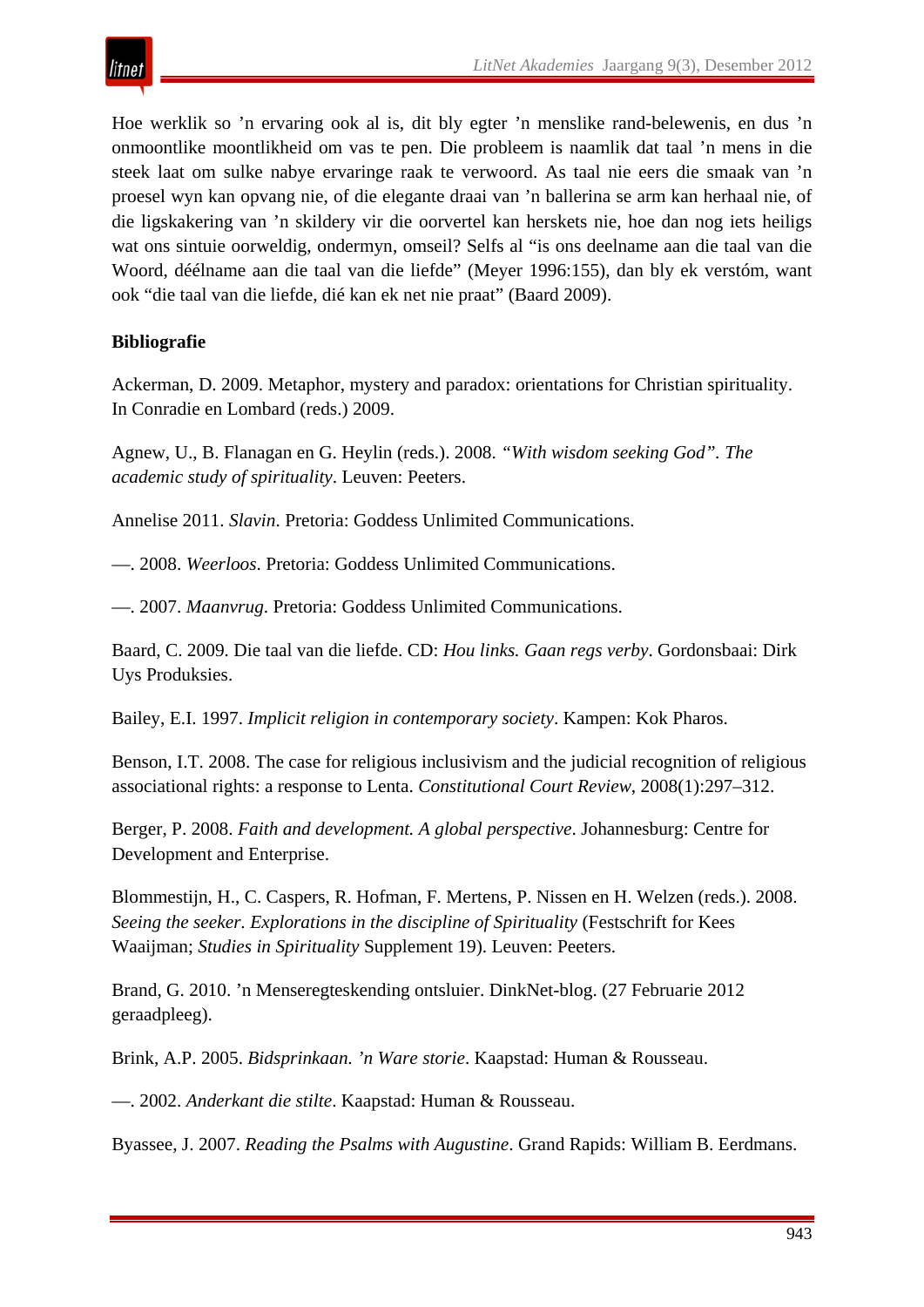

Conradie, E. en C. Lombard (reds.). *Discerning God's justice in church, society and academy* (Festschrift for Jaap Durand). Stellenbosch: SUN Press.

De Beer, F. 1983. Eksistensiële kommunikasie. 'n Beknopte eksposisie van die kommunikasieteorie van Karl Jaspers (1883–1969). *Suid-Afrikaanse Tydskrif vir Wysbegeerte* 2(3):161–9.

—. 1994. *Ervaring, rede en metode in Skrifuitleg. 'n Wetenskapshistoriese ondersoek na Skrifuitleg in die Ned. Geref. Kerk 1840–1990* (RGN-Studies in metodologie). Pretoria: Die RGN-Uitgewers.

De Klerk, W. 2000. *Afrikaners: kroes, kras, kordaat*. Kaapstad: Human & Rousseau.

Descartes, R.1637. *Discours de la méthode pour bien conduire sa raison, et chercher la vérité dans les sciences.* Leyde: De l'Imprimerie de Ian Maire.

De Villiers, P.G.R., C.E.T. Kourie en C.J.S. Lombaard (reds.). 2008. *The Spirit that empowers. Perspectives on spirituality* (*Acta Theologica* Supplementum 11). Bloemfontein: University of the Free State Press.

—. (reds.). 2006.*The Spirit that moves. Orientation and issues in spirituality* (*Acta Theologica* Supplementum 8). Bloemfontein: University of the Free State Press.

De Villiers, P.G.R. 2008a. Towards a spirituality of peace. In De Villiers, Kourie en Lombaard (reds.) 2008.

—. 2008b. Peace in Luke-Acts. A perspective on Biblical spirituality. *Acta Patristica et Byzantina*, 19:110–34.

—. 2009. Peace in the Pauline Letters. A perspective on Biblical Spirituality. *Neotestamentica* 43:1–26.

—. 2006. Spirituality, theology and the critical mind. In De Villiers, Kourie en Lombaard (reds.) 2006.

De Villiers, P.G.R. en L.K. Pietersen (reds.). 2011. *The Spirit that inspires. Perspectives on Biblical Spirituality* (*Acta Theologica* Supplementum 15). Bloemfontein: University of the Free State Press.

Du Plessis, K. 1980. Kinders van die wind. CD: *Skadu's teen die muur*. Jeppestown: Trio Records.

Du Rand J.A. (red.). 2005a. *More than one way of reading the Bible*, Volume 1. Johannesburg: Department of Biblical Studies, University of Johannesburg.

—. 2005b. *More than one way of reading the Bible*, Volume 2. Johannesburg: Department of Biblical Studies, University of Johannesburg.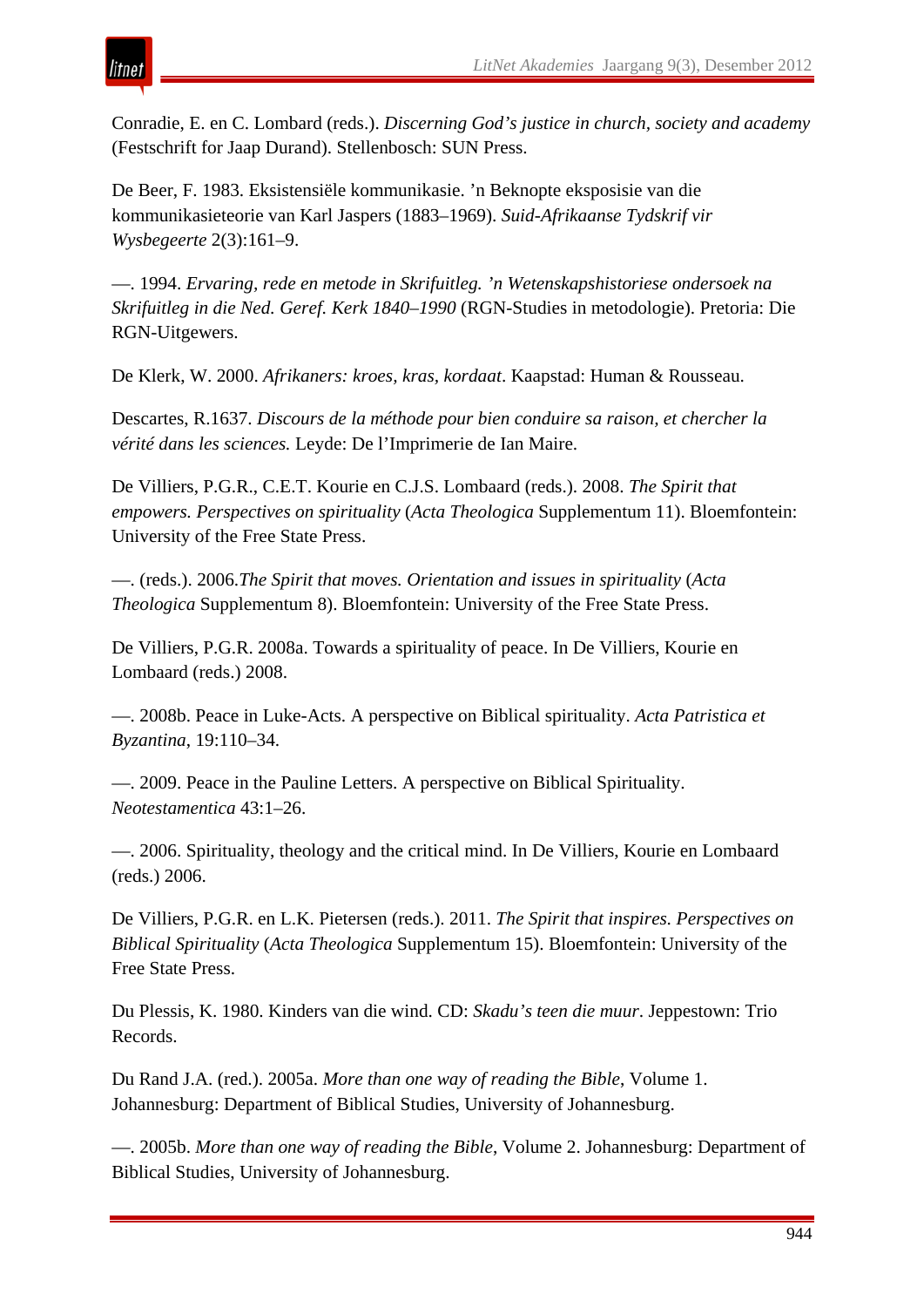Du Toit, B. 2011. Wat het van die Kerk geword? *Die Burger*, 1 September 2011, bl. 19.

England, F. 2011. Sacred texts and mystic meaning: an inquiry into Christian spirituality and the interpretive use of the Bible. *Acta Theologica*, 31(2):42–71.

Germond, P. en S. de Gruchy 1997. *Aliens in the household of God. Homosexuality and Christian faith in South Africa.* Kaapstad: David Philip.

Giliomee, H. 2004. *Die Afrikaners. 'n Biografie*. Kaapstad: Tafelberg.

Goosen, D. 2007. *Die nihilisme. Notas oor ons tyd*. Pretoria: Praag.

Harpur, T. 2005. *Finding the still point: a spiritual response to stress*. Kelowna, BC: Northstone Publishing.

Heyns, J.A. 1992. *Inleiding tot die Dogmatiek*. Pretoria: NG Kerkboekhandel.

Hofmeyr, J.W., C.J.S. Lombaard en P.J. Maritz (reds.). 2004. *1948 + 50 years. Theology, apartheid and church: Past, present and future* (Perspectives on the Church / Perspektiewe op die Kerk, Reeks 5, Vol. 1). Pretoria: IMER (Institute for Missiological and Ecumenical Research), Universiteit van Pretoria.

Jaspers, K. 1956a. *Philosophie, Vol. II: Existenzerhellung*. Heidelberg: Springer-Verlag.

—. 1956b. *Reason and existenz*. Londen: Routledge and Kegan Paul.

Jonker, W. 1989. Die eie-aard van die Gereformeerde spiritualiteit. *Ned. Geref. Teologiese Tydskrif*,30(3):288–99.

Kleinboer 2012. *Werfsonde*. Kaapstad: Umuzi.

—. 2003. *Kontrei*. Pretoria: Praag.

itnet

Kourie, C. 2009. Spirituality and the university. *Verbum et Ecclesia*, 30(1):148–73.

—. 2008. Mysticism: a way of unknowing. In De Villiers, Kourie en Lombaard (reds.) 2008.

—. 1998. Transformative symbolism in the New Testament. *Myth & Symbol*, 3:3–24.

Kourie, C. en L. Kretzschmar (reds.). 2000. *Christian Spirituality in South Africa.*  Pietermaritzburg: Cluster Publications.

Kretzschmar, L. 2000. Being and doing: towards an integrated spirituality. In Kourie en Kretzschmar (2000).

Krüger, J.S. 2006. *Sounding unsound. Orientation into mysticism*. Pretoria: Aurora Press.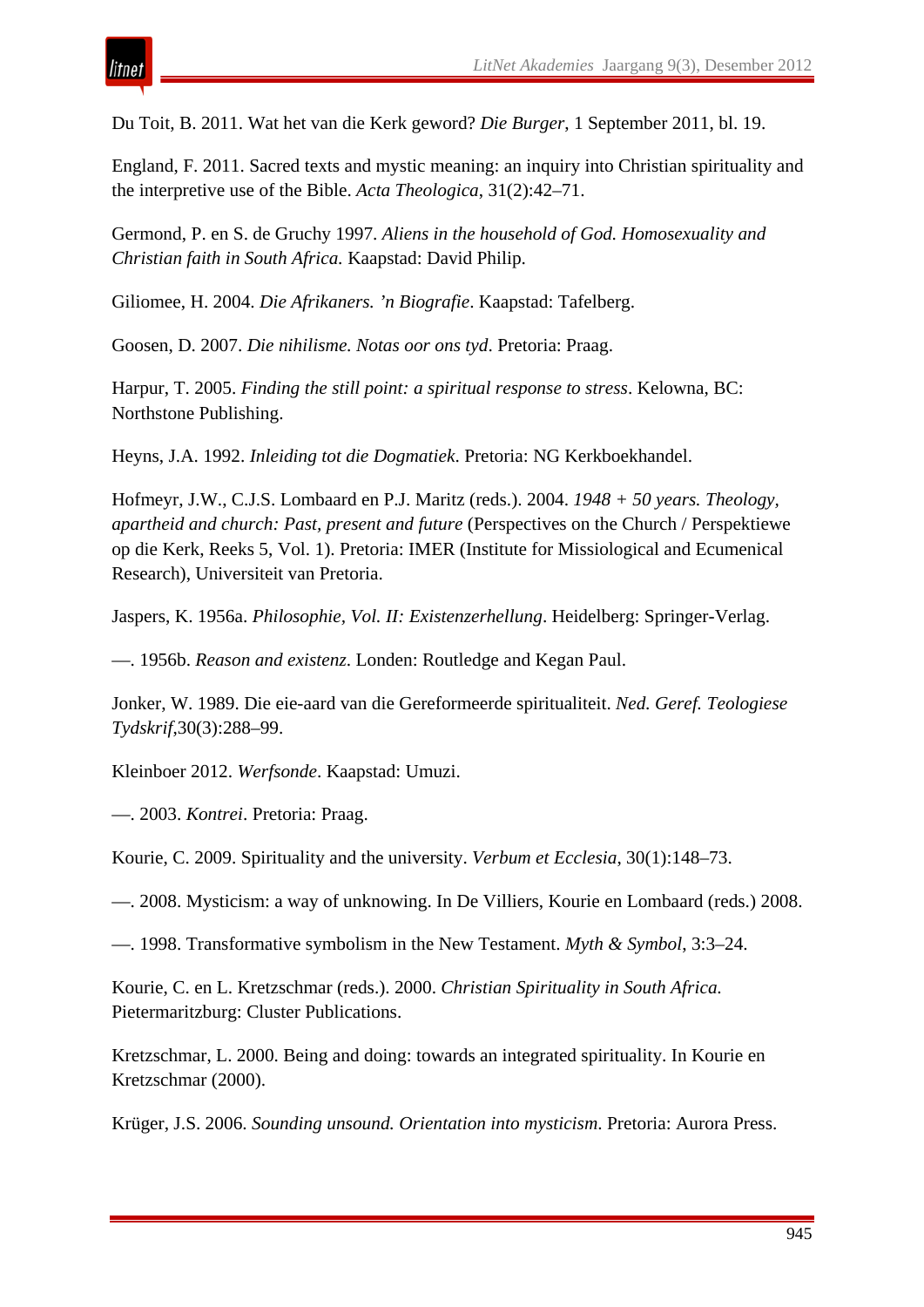—. 2003. *Duister stilte en wilde woestyn: die mistiek van Jan van Ruusbroec (1293–1381): oor "Die geestelike brulocht"*. Pretoria: Aurora Pers.

ıtnei

Kuhn, T.S. 1962. *The structure of scientific revolutions*. Chicago: University of Chicago Press.

Landman, C. 2002. Anderkant die stilte van die teologie. *Kerkbode*, 1 November 2002, bl. 9.

Lane, B.C. 2006. Writing in spirituality as self-implicating act: reflections on authorial disclosure and the hiddenness of the self. In Lescher en Liebert (reds.) 2006.

Le Roux, J.H. 1997. Our historical heritage. *Old Testament Essays*, 10(3):401–23.

—. 1993. *A story of two ways. Thirty years of Old Testament scholarship in South Africa* (*Old Testament Essays* Supplementum 2). Pretoria: Verba Vitae.

—. 1992. *Whose side is God on? / Aan wie se kant is God?* Pretoria: CB Powell-Bybelsentrum, Unisa.

Lescher, B.H. en E. Liebert (reds.). 2006. *Exploring Christian Spirituality. Essays in honor of Sandra M. Schneiders, IHM*. New York: Paulist Press.

Lombaard, C. 2012. *The Old Testament and Christian Spirituality. Theoretical and practical essays from a South African perspective* (International Voices in Biblical Studies 2). Atlanta, Georgia: Society of Biblical Literature.

—. 2012/2011. Biblical Spirituality, the Psalms, and identification with the suffering of the poor: a contribution to the recent African discussion on Psalm 109. Referaat gelewer by die Pro Psalms *Psalmody and Suffering*-seminaar, 25-26 Augustus 2011, Fakulteit Teologie, Universiteit van Pretoria. Publikasie volg: *Scriptura*, Desember 2012.

—. 2011a. Wie behoort die gespreksgenote te wees van Ou Testament Etiek as 'n onderafdeling van die Ou-Testamentiese Wetenskap? *LitNet Akademies* 8(1), Maart 2011, 2011-03-09.

—. 2011b. Having faith in the university? Aspects of the relationship between religion and the university. In Venter (red.) 2011.

—. 2011c. Biblical Spirituality and interdisciplinarity: the discipline at cross-methodological intersection. *Religion and Theology* 18:211–25.

—. 2011d. Biblical Spirituality and human rights. *Old Testament Essays*, 24(1):74–93.

—. 2011e. No empire, no Bible? Aspects of the relationship between biblical texts and current anti-empire views. *Studia Historiae Ecclesiasticae* XXXVII:49-65.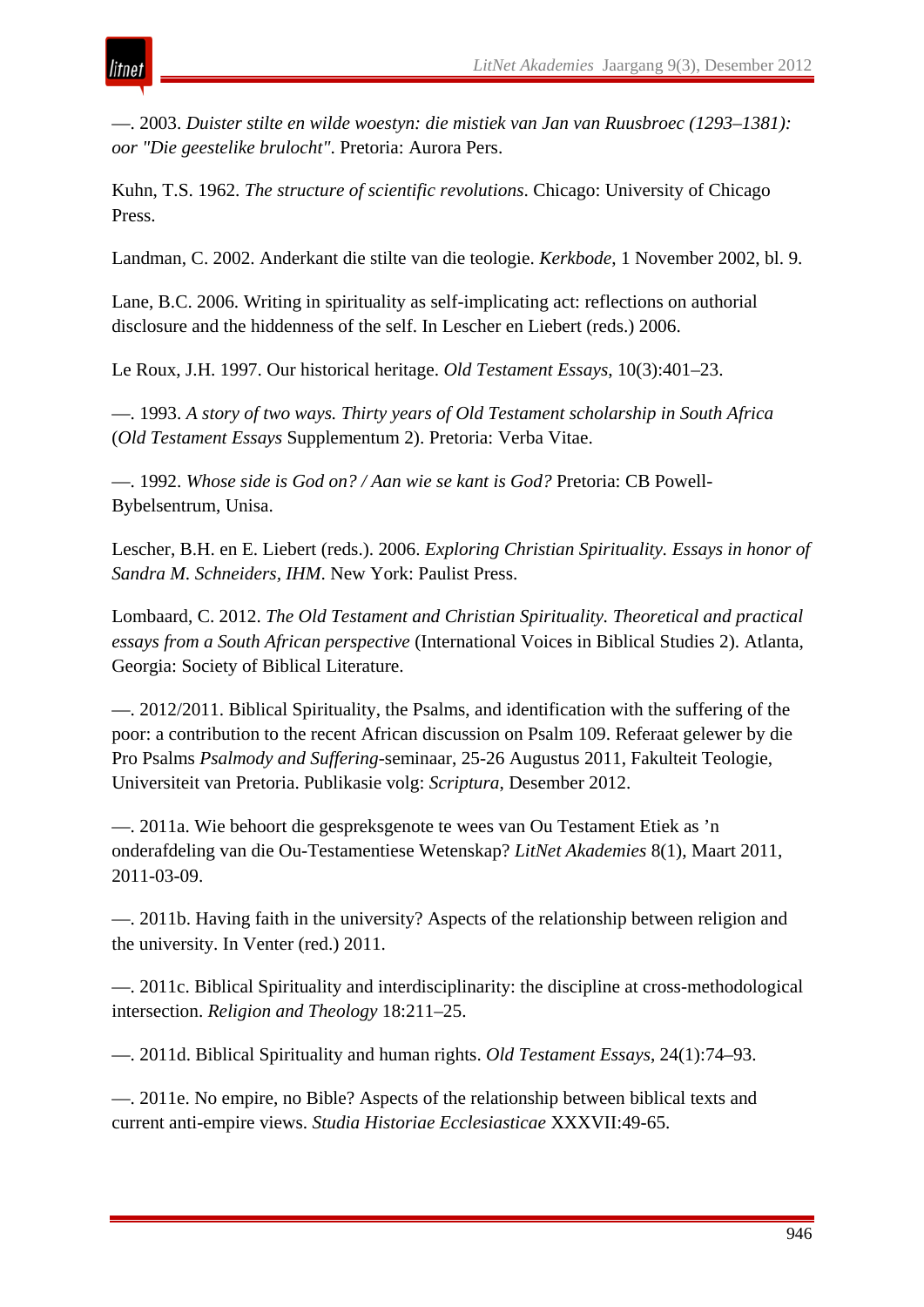—. 2008a. Gewaarwordinge. 'n Gesprek oor Afrikaans-Christelike geloofsprikkels in ons tyd. *Pomp* 1:291–3.

—. 2008b. What is Biblical Spirituality? Perspectives from a minor genre of Old Testament scholarship. In Blommestijn, Caspers, Hofman, Mertens, Nissen en Welzen (reds.) 2008.

—. 2007. Mens moet net waarheid sê … (27 Februarie 2012 geraadpleeg).

tnei

—. 2006. Teks en mens. J.H. le Roux se lees van die Bybel binne die konteks van hoofstroom-eksegese in Suid-Afrika. *Old Testament Essays* (Special Edition), 19(3):912– 925.

—. 2004a. *The Bible in the apartheid debate*, in Hofmeyr, Lombaard en Maritz (reds.) 2004.

—. 2004b. Dominee, hoe nou gemaak? *Rapport Perspektief*, 25 Julie, bl. 21. (27 Februarie 2012 geraadpleeg).

—. 2001. The left governing hand and the right governing hand: begging for a church without public hands? *Journal of Theology for Southern Africa*, 109:17–24.

Lombaard, C. en M. Rabe. 2005. Die oudste boodskap via die nuutste massamedium: evaluering van 'n e-pos dagstukkiediens. *Verbum et Ecclesia*, 26(2):412–31.

Mahoney, E.J. (red.).2005. *Scripture as the soul of Theology*. Collegeville, Minn.: Liturgical Press.

Meyer, O. 1996. Tussen stilte en ekstase. Die spiritualiteit van K.H. Miskotte in die spanningsveld van die mistiek en die charismatiese spiritualiteit. Ongepubliseerde DThproefskrif, Universiteit Stellenbosch.

Muller, P. 2008. *Meditasie. Die gawe van stilte*. Pretoria: Protea Boekehuis.

—. 1996. *Die roos van stilte*. Pretoria: Benedic Boeke.

Muller, P., H. Wolmarans, S. Spangenberg, P.F. Craffert en P.J.J. Botha 2002. *Die Nuwe Reformasie*. (Referate gelewer by RAU werkswinkel, 18 Mei 2002.) Johannesburg: Randse Afrikaanse Universiteit.

Nicol, W. 2008. *In die hande van die Pottebakker. Laat God jou ware self na vore bring*. Wellington: Lux Verbi.BM.

—. 2002. *Gebed van die hart. Word stil en beleef God*. Wellington: Lux Verbi.BM.

—. 1989. *Stem in die stilte. 'n Werkboek in Christelike meditasie*. Pretoria: Orion.

Olivier, E. 2006. Afrikaner spirituality: a complex mixture. *HTS Teologiese Studies*, 62(4):1469–87.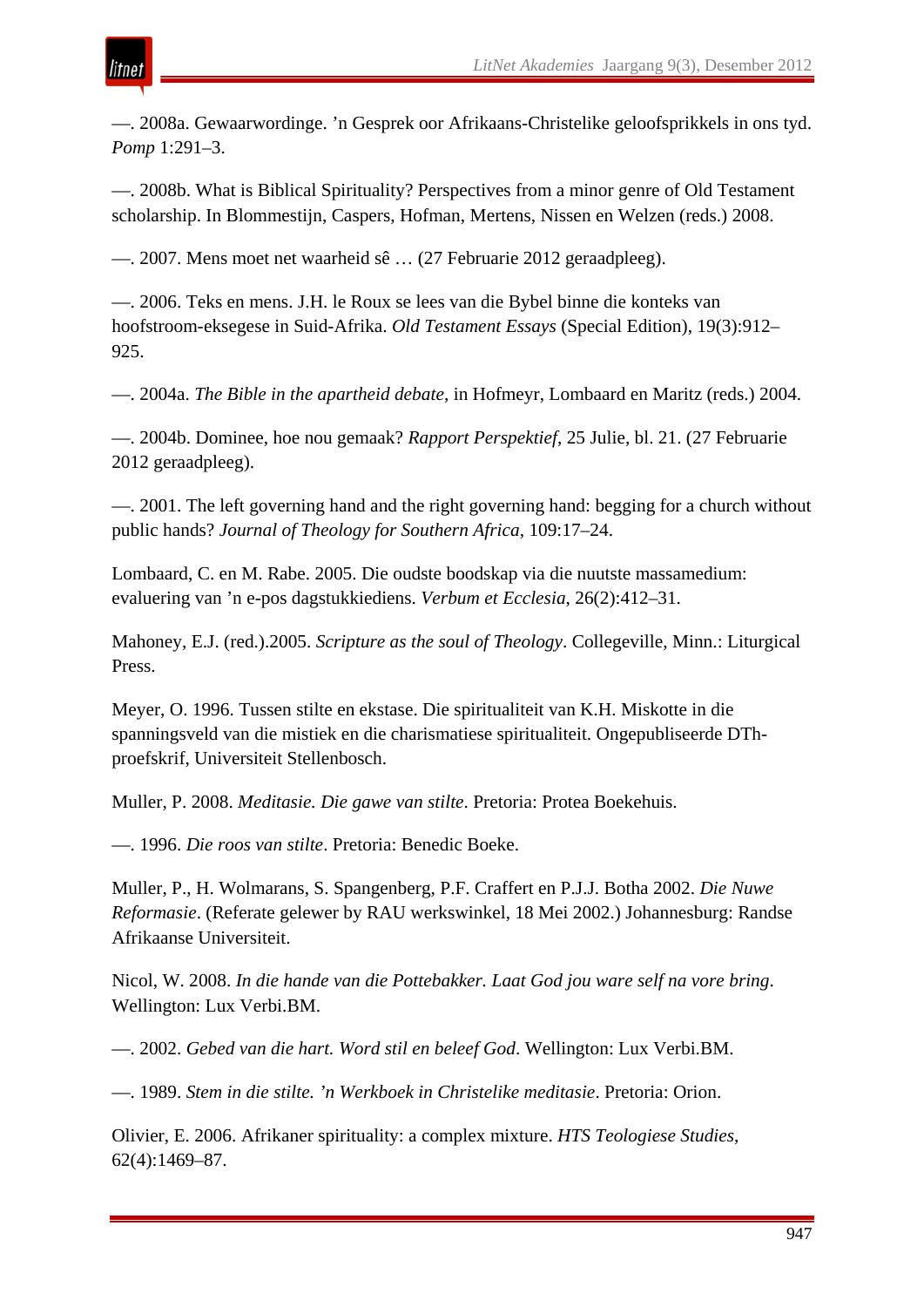Otto, E. 2005. *Weber, Max: Die Wirtschaftsethik der Weltreligionen. Das Antike Judentum. Schriften und Reden 1911–1920* (Max Weber-Gesamtausgabe, Band I/21,1). Tübingen: Mohr Siebeck.

—. 2002. *Gottes Recht als Menschenrecht. Rechts- und literaturhistorische Studien zum Deuteronomium* (Beihefte zur Zeitschrift für altorientalische und biblische Rechtsgeschichte, Band 2). Wiesbaden: Harrassowitz Verlag.

Pienaar, A. 2011. *Saam op soek na God. Soeke na 'n eietydse spiritualiteit.* Pretoria: Griffel.

Poll, KL 1967. *De eigen vorm. Essays over poëzie*. Amsterdam: J.M. Meulenhoff.

Pretorius, S. 2011. Spiritual abuse under the banner of the right to freedom of religion in religious cults can be addressed. *Acta Theologica*, 31(2):219–40.

—. 2008. Understanding spiritual experience in Christian spirituality. In De Villiers, Kourie en Lombaard (reds.) 2008.

Rabe, M. en C. Lombaard. 2011. "Give us this day our daily bread" – Clergy's lived religion in Pretoria central areas. *Acta Theologica*, 31(2):241–63*.*

Rossouw, H.W. 1963. *Klaarheid en interpretasie. Enkele probleemhistoriese gesigspunte in verband met die leer van die duidelikheid van die Heilige Skrif*. Amsterdam: Drukkerij en uitgeverij Jacob van Campen N.V.

Ricoeur, P. 1967. *The symbolism of evil*. Boston: Beacon Press.

Scheffler, E.H. 1993. *Prediker se positiewe raad*. Pretoria: Unisa.

Schneiders, S. 2000. Biblical foundations of Spirituality. In Mahoney (red.) 2000.

Sentrum vir Spiritualiteit, Christelike Meditasie en Gebed 2011. CD: *Verposings*. Pretoria: NG Stellastraat.

Smit, J. 2002. *Wanneer God stilbly. 'n Bybelstudie oor Job*. Vereeniging: CUM.

Spangenberg, S. 2003. *Teologie op die markplein. 'n Post-apartheid teoloog dink na oor sy geloof en leefwêreld*. Pretoria: Unisa, CB Powell Sentrum.

Steyn, G.J. 2006. Die NG Kerk se identiteitskrisis, Deel 2: Huidige bewegings, tendense of mutasies. *Ned. Geref. Teologiese Tydskrif*, 47(3&4):661–76.

*Suid-Afrikaanse Handves van Godsdiensregte en -vryhede* 2009. (27 Februarie 2012 geraadpleeg).

Syn, D.R. 2009. *Dagtaak*. Pretoria: Goddess Unlimited Communications.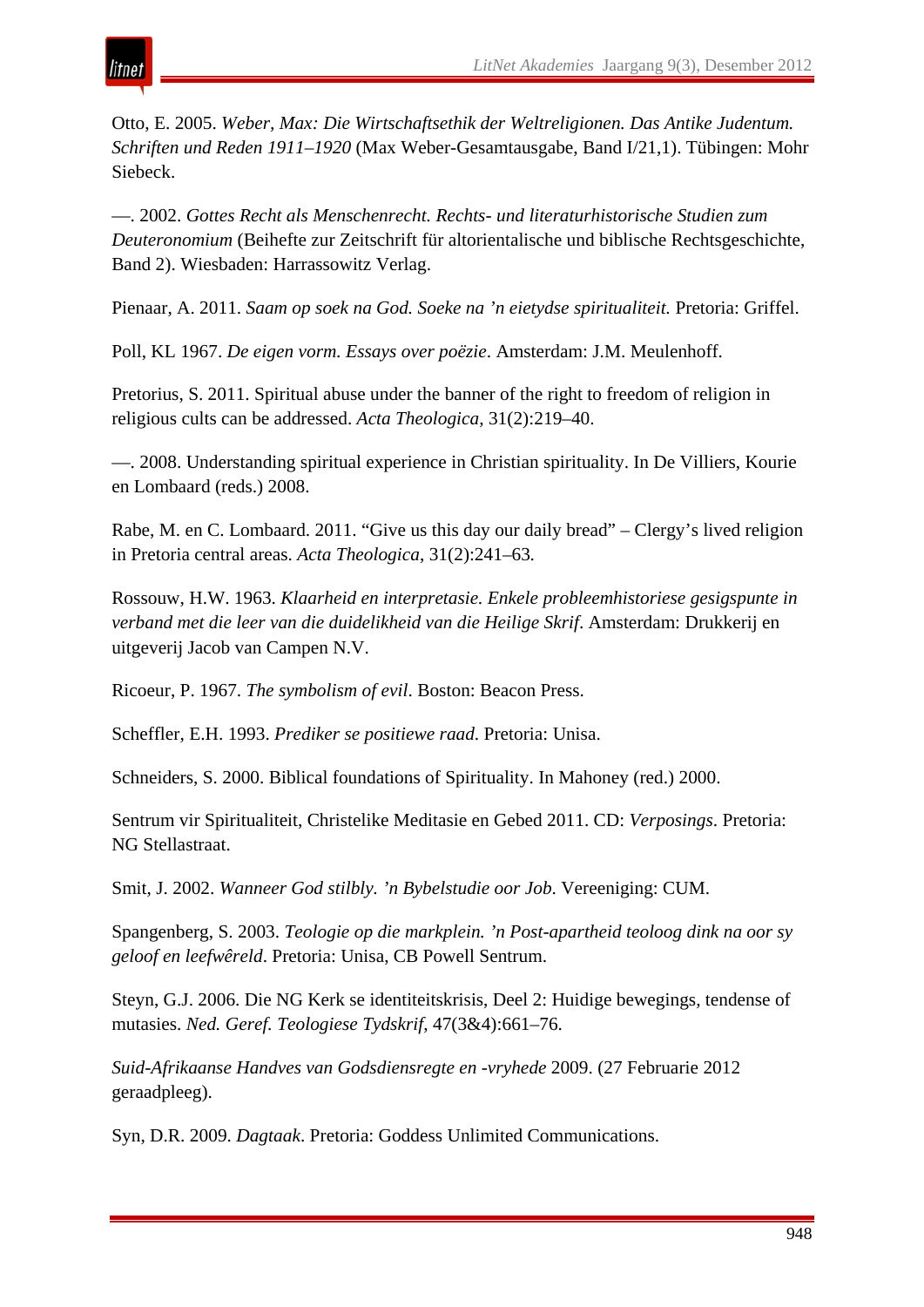*The Daily Maverick* 2012. Staring into the abyss of "special privileges", 5 Februarie. (27 Februarie 2012 geraadpleeg).

Therrien, S. 1978. *The elusive presence. Toward a new biblical theology*. San Francisco: Harper & Row.

Thiselton, A.C. 1992. *New horizons in hermeneutics*. Grand Rapids: Zondervan.

itnet

Tracy, D. 1981. *The analogical imagination: Christian theology and the culture of pluralism*. New York: Crossroad.

Van der Merwe, W.L. 2009. *Tussen Jeruzalem en Athene. Die christelike geloof in die hedendaagse kultuur / Tussen Jerusalem en Athene. Die christelike geloof in die hedendaagse kultuur* (Intreerede: hoogleraar Godsdiensfilosofie, Apologetiek en Ensiklopedie van die Godgeleerdheid aan die Fakulteite Teologie en Filosofie, Vrije Universiteit van Amsterdam, 24 September 2009). (27 Februarie 2012 geraadpleeg).

Van Huyssteen, S. 1997. 'n Gevallestudie: die verbreking van die "kultuur van stilte" in 'n gemeenskap. Ongepubliseerde MA-verhandeling, Unisa.

Van Rensburg, J.F.J. (red.). 2011. *Preekgeboorte: van eksegese tot preek*. Potchefstroom: Potchefstroomse Teologiese Publikasies.

Venter, R. (red.). 2011. *Faith, religion and the public university* (*Acta Theologica*  Supplementum 14). Bloemfontein: University of the Free State Press.

Vos, C. en D. Human. 2007. *Liefde is die grootste: oor erotiek en seksualiteit*. Pretoria: Protea Boekhuis.

Vosloo, W. en J.F.J. van Rensburg. 1993. *Die Bybel in praktyk*. Vereeniging: CUM.

Waaijman, K. 2011. Biblical Spirituality: an "other" reading (allègoria). In De Villiers en Pietersen (reds.) 2011.

—. 2008. The study of spirituality. Forms, foundations, methods. In Agnew, Flanagan en Heylin (reds.) 2008.

—. 2006. Spirituality and contextuality. In De Villiers, Kourie en Lombaard (reds.) 2006.

—. 2004. *Mystiek in de psalmen*. Baarn: Uitgeverij Ten Have.

—. 2002. *Spirituality: forms, foundations, methods*. Dudley, Mass.: Peeters.

Welby, V. 1983 [1903]. *What is meaning? Studies in the development of significance*. Amsterdam: John Benjamins Publishing Company.

Welzen, H. 2011. Contours of Biblical Spirituality as a discipline. In De Villiers en Pietersen (reds.) 2011.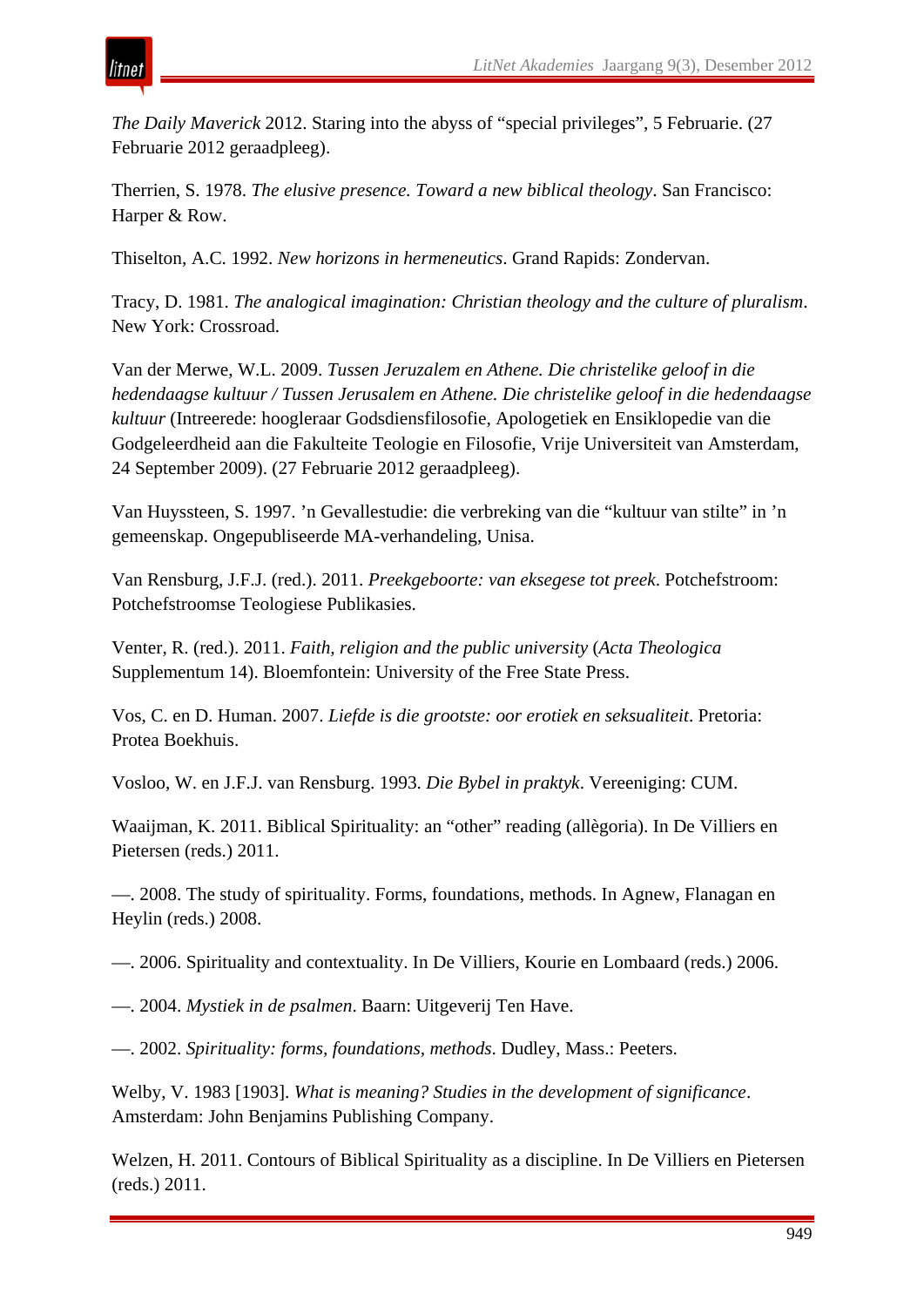

Wittgenstein, L. 1922. *Tractatus Logico-Philosophicus*. Londen: Harcourt, Brace & Company.

## **Eindnotas**

 $<sup>1</sup>$  Hierdie artikel is 'n verwerkte weergawe van die intreerede gelewer by die aanvaarding van</sup> die professoraat in die Christelike Spiritualiteit aan die Universiteit van Suid-Afrika, 1 Maart 2012. My dank aan talle kollegas wat my op verskillende maniere met idees, verwysings, boeke en kritiese leeswerk behulpsaam was.

<sup>2</sup> Meyer (1996:198) noem dit 'n "gevulde stilte"; Muller (2008:14–5; 1996:8), "heilige niksdoen". Stilte is dus nie 'n leegheid of om 'n gemis te beleef nie, maar "'n nuwe volheid, 'n soort vervulling" (Meyer 1996:232) wat die gewone lewe begelei as 'n geloofsuiting. "Hier word nie verwys na die afwagtende stilte sodat die ander kan praat nie, of na die ongemaklike stilte wat van wantroue getuig nie, of na die simpatieke stilte wat meegevoel betoon nie, of na die leë stilte waar niemand iets te sê het nie, maar na die volle stilte waarin die ontoereikendheid van elke taal bevestig word, en *wat meer welsprekend is as woorde*" (De Beer 1983:166, na aanleiding van Jaspers 1956a en Jaspers 1956b). (As Wittgenstein 1922:75 sy bekende *Tractatus Logico-Philosophicus* afsluit met 'n laaste stelling, die slotsin van daardie vreemde boek wat hy geheel onverduidelik laat, dan klink dit of hy verwoord wat pas hier betoog is: "Whereof one cannot speak, thereof one must be silent." Wittgenstein se denke hier is egter geheel ingebed in die positivisme – slegs wat meetbaar is, is praatbaar: bly maar liewers stil oor alles wat nie fisies is nie, want dit is nie die moeite werd as wetenskapsmateriaal nie. Vir die ervarensmatige wat in ons postmoderne tydvak weer ruimte vind, asook vir spiritualiteit as grondige lewensdimensie, sou dié aanhaling min ruimte hê.)

<sup>3</sup> Dit het niks te make met die "God of the gaps"-idee nie, waar God alleen gevind word in wat die wetenskap (nog) nie kan verklaar nie. Dit het direk te make daarmee dat die misterieuse bly figureer in alles, of dit nou verklaar kan word of nie.

<sup>4</sup> Hierdie formulering is bedoel om soos volg gelees te word: "want God. want God is. want God is té. want God is te anders."

<sup>5</sup> Meyer (1996:151) probeer die ouere "die Bybel is nie die Woord van God nie, maar bevat die Woord van God"-gedagte as 'n historiese verloop verwoord, naamlik van, primêr, die direkte openbaring van God aan die Bybelse karakter tot, sekondêr, die begin van die verskriftelikingsproses daarvan tot, laastens, die dokument wat in die Bybel opgeneem is, met hierdie formulering: "Die Skrif is [...] die woord oor die Woord aangaande DIE WOORD." Woordspel-formulerings soos beide dié, wat die begin van 'n historiese bewussyn probeer verbind aan 'n steeds bowemenslike-inspirasie-teorie ten einde 'n aanname te behou oor hoe die heiligheid en/of gesag van die Skrif verstaan behoort te word, loop hulle egter telkens vas in 'n te gedwonge keuse tussen die historiese en die bowemenslike.